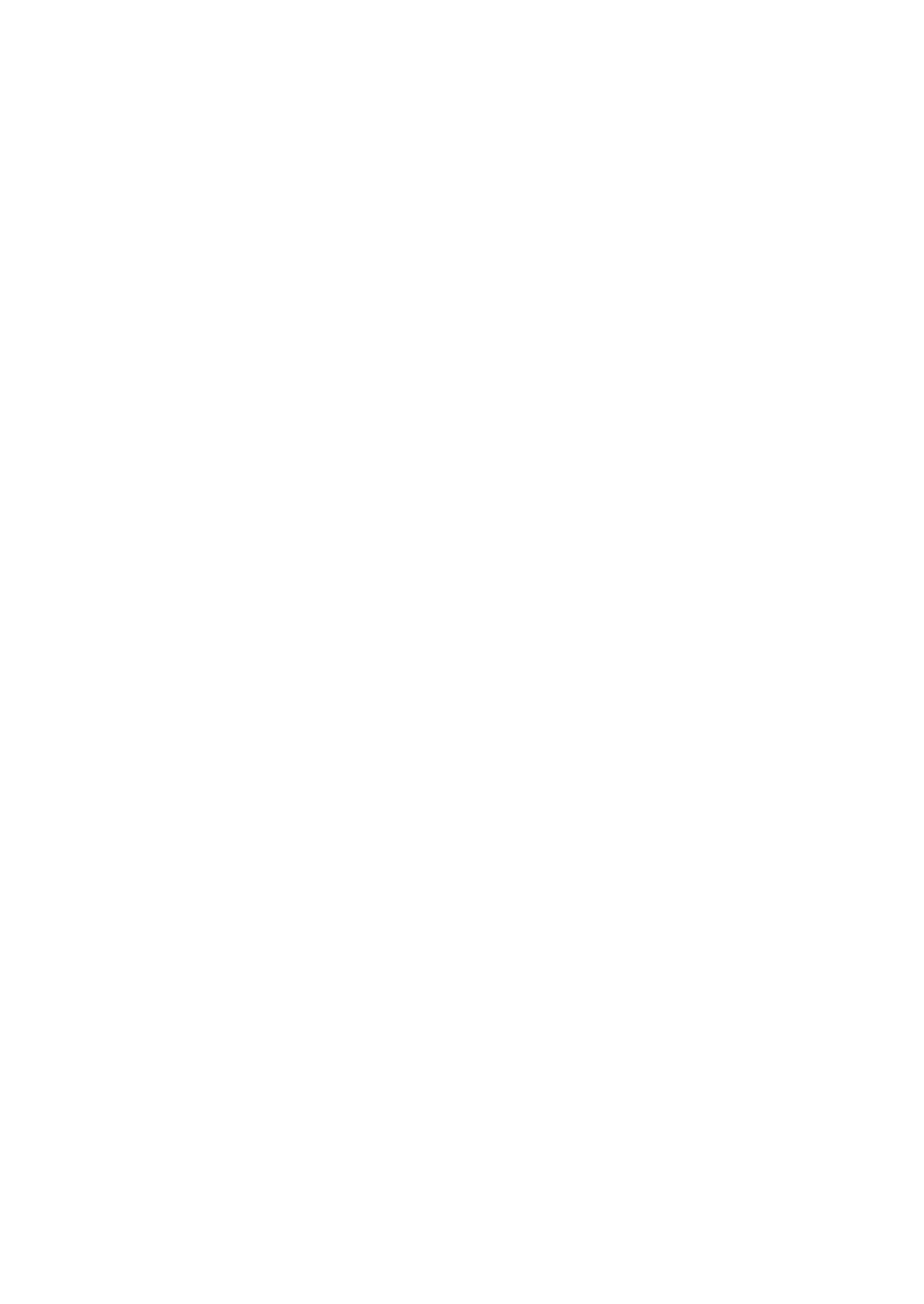## *Counteracting Dominant Discourses about Migrations with Images: a Typology Attempt*

### ELSA CLAIRE GOMIS University of East Anglia, United Kingdom

#### **Abstract**

This article examines a series of art and media images which have contributed to counteracting dominant discourses about migrations. Through recourse to recent research in political science and psychology, it suggests that both the genre of the images and the very nature of their message contribute to shapingopinions and public policies. Specifically, it emphasises how the recurrence of certain motifs helps to diffuse a feeling of anxiety about the migration "crisis". By doing so, this article updates the "Funnel of Causality",a theoretical tool elaborated by political scientists to analyse voting behaviour that is now used to understand attitudes toward migrations. In this scheme, the media effect, in which images play an increasing part, is consideredto be of minor importance, whereas moral values appear to be crucial. However, the present article shows how these very values are fostered and conveyed by certain images, particularly those of fictional nature.

**Keywords:** Migration, Images, Funnel of Causality, Motifs.

#### *Introduction*

During the First World War, at the time when the American population was influenced by the isolationist Monroe Doctrine, President Wilson's administration hired the advertiser Edward Bernays to promote U.S. commitment to the war (Aumercier, 2007, p. 452). The publicist proposed to disseminate cartoons picturing Germans looking like Hun monsters killing babies. The aim of this campaign was to convince the American population to enter into the war. Bernays'caricatural choice of representing Germany as a threat to freedom helped in raising awareness of the European conflict and in triggering American involvement in the war.

This set of images can be viewed in relation to other photographs publicised by the Polish Government-in-exile during the Second World Warthat aimed to bring attention and support to another situation. Graphic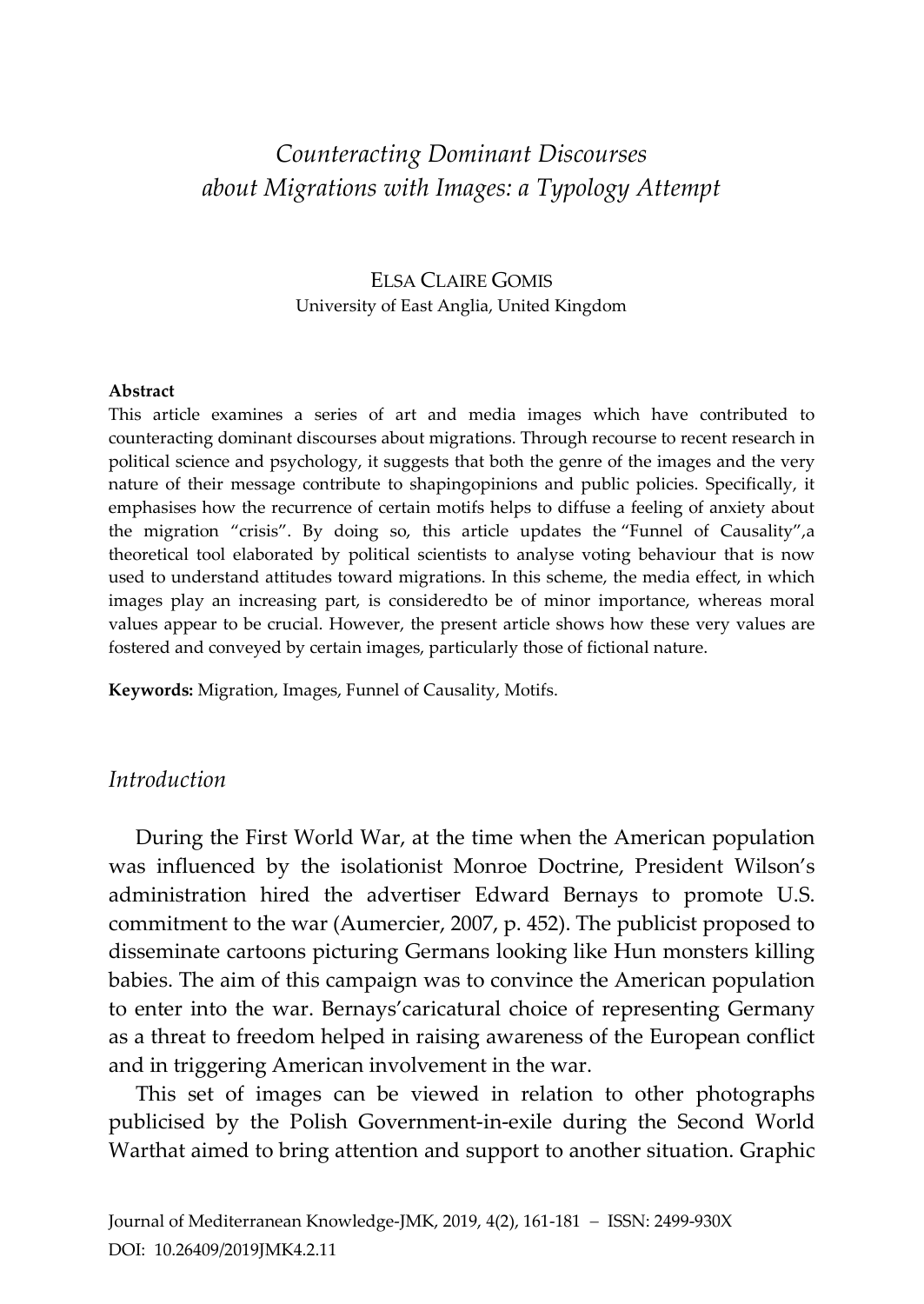photographs representing an accumulation of totally emaciated bodies and a dead toddler of a frightening thinness were published by Shmuel Zigelboim, a member of the National Council of the Polish Government-in-Exile. They were illustrating a pamphlet titled"Stop them now, German Mass Murder of Jews in Poland". These photographs fall into a broader action undertaken by the Polish underground National Council, andin particular by the Catholic resistance-fighter Jan Karski, to inform the Allies on the fate of Jews in Poland (Becker, 2018, p. 19). These terrible photographs were sent to the Foreign Office in London, but even though they seem to bestow a prophetic significance to the images published during the First World War, they failed in ending the genocide. Similarly, the Allies did not pay attentionto the concentration camps, although they were clearly visible, in the aerial photographs through which they sought to identify industrial installations to be bombed (Rancière, 2012, p. 33).

What is intriguing here is that, in the first case, fictitious images managed to alert an opinion which was until then indifferent to the need to enter the war; whereas, in the second case, images of a realistic genre did not manage to change the course of history. Viewedin the light of the currentmigration "crisis", this historical aesthetic divergence raises the question of the ability of images to counter the dominant discourses that receive an ever-increasing audience in the present day. This article aims to identify and to analyse the images which have influenced today's opinions on migration.

Assuming that images have the ability to influence opinions, the article starts by investigating the relationship between contemporary art productions and media images currently picturing the migration issue. Examining on equal terms these two kinds of images,the objective is to extract common trends with regard to their main topic, their genre, and their framing,which could explain their potential influence on attitudes to migration, in particular within the European Union.In doing so, this article questions a conceptual device elaborated by political scientists from the Observatory of Public Attitudes to Migration (OPAM) to understand the causal variable at play in the policy process, which has had some success to date. Based in Brussels and implemented by the European Commission in 2017, the goal of the OPAM is to enhance knowledge "of attitudes to migration" with the ambition of producing a "step-change in our collective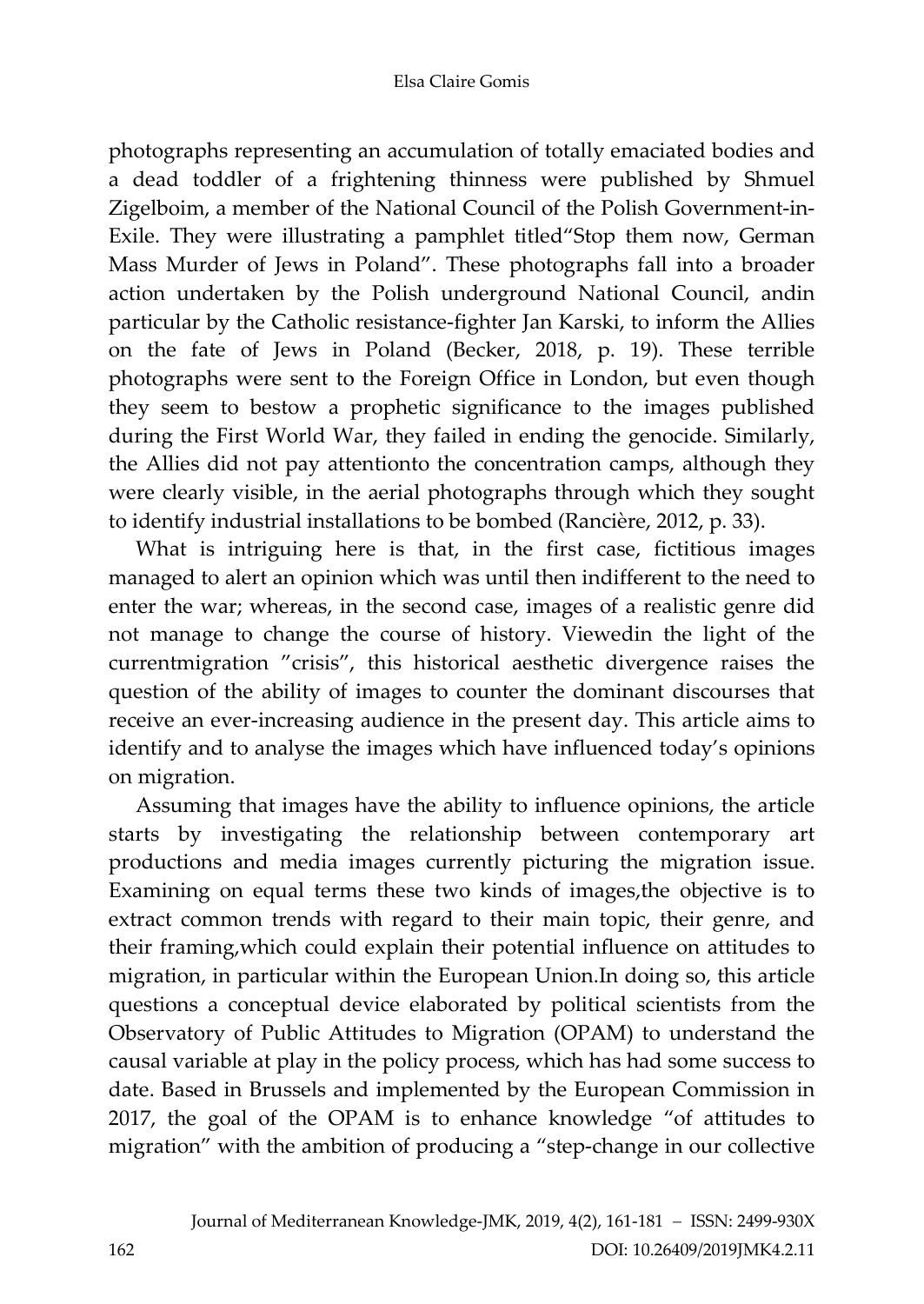understanding of perhaps the definitive public policy issue of the twentyfirst century in Europe" (OPAM website).For this purpose, the OPAM uses an analysis tool that is an inherent part of the Michigan model elaborated in the 1950s. Known as the "Funnel of Causality*",* this conceptual tool contributes to explainingvoting behaviours by a series of social and psychological factors. The team of researchers at the OPAM have transferred the conclusions of this reading grid to the field of migration studies. In particular, following the lessons of the "Funnel of Causality*"* in the field of voting behaviour,the media would have little influence on electoral choices. When transferred to the field of migration, the conclusions drawn from the "Funnel" in relation to the media would be similarly expected to have little influence on attitudes toward migratory flows. In this essay, the impact of the media on attitudes to migration will be questioned, first, in the light of a typology of art and media images about the migration crisis, and then with regard to a psychological theory connecting emotions to moral values. The presence of common repeated motifs, in both art and media images, seems to bind these two kinds of representations together in what could be considered as the *media entry* in the "Funnel of Causality" conceptual scheme. From this vantage point, if both these kinds of images may have largelyfailed in deflecting the conduct of repressive policies, a few of them seem to have succeeded. More specifically, the successful cases include a fictional feature-length film, an iconic press photograph and a magazine cover, all dealing with the subject of migration.

The analysis of this set of still and moving images leads to the discovery ofa few commonfactors all conveying emotion: the identification process, the presence of a child, and the fictitious dimension of the image. Following Christine Tappolet (2000), a philosopher specialising in ethics, emotions appear to be levers for opening and shaping moral values. To the extent that these psychological factors and values are the most critical elements in the Michigan model, some images would therefore have the ability, through the use of emotions, to influence opinions on migration. Therefore, the "Funnel of Causality"would need to be updated to include Tappolet's conclusion on the relationship between rationality and emotions.

This study will begin by assuming that a narrow range of specific motifs bind together the media and images of current migrations by conveying a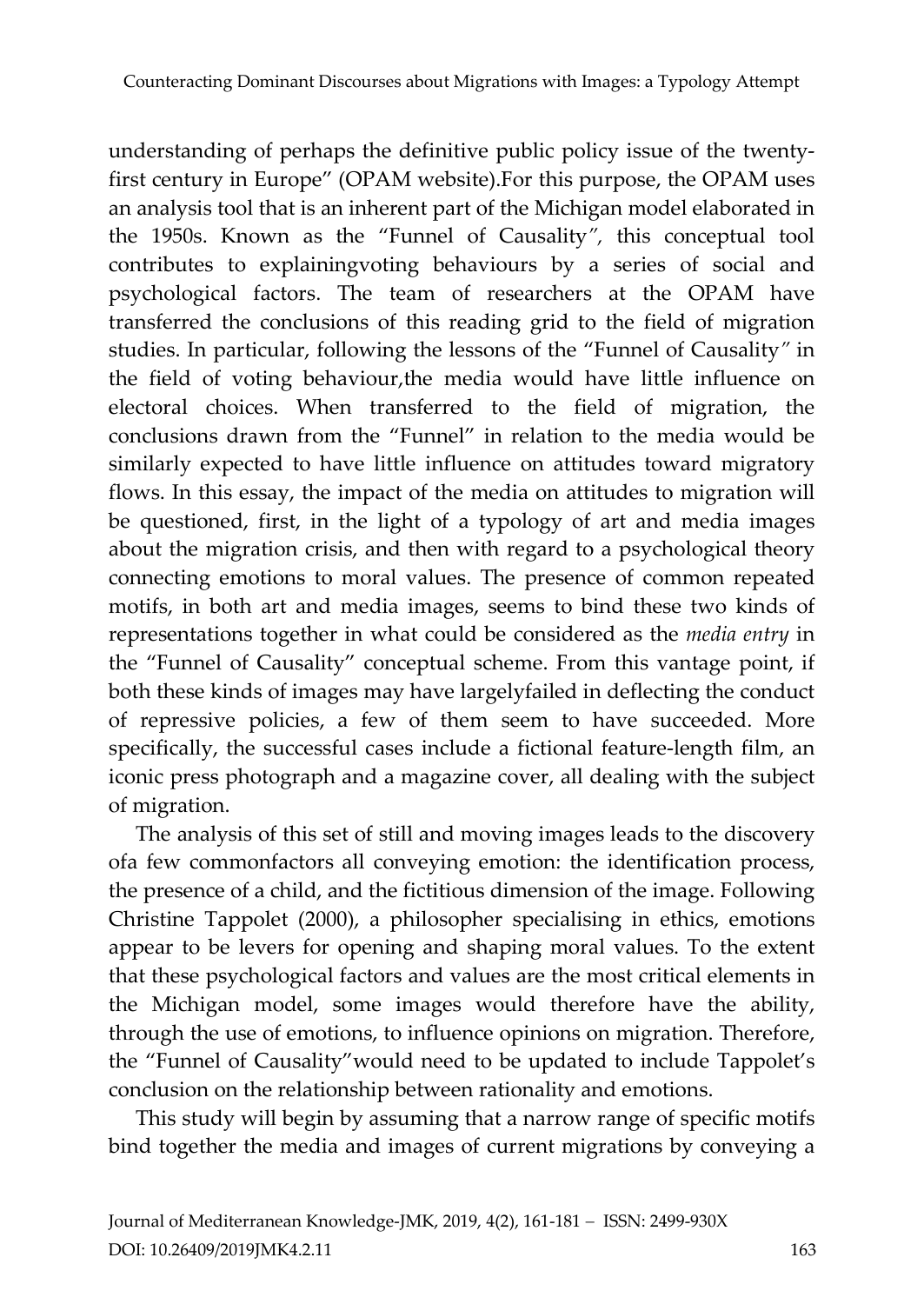#### Elsa Claire Gomis

general feeling of anxiety (I). It will then consider how a few determining factors in images appear to play a key role in triggering emotions and moral values influencing attitudes to migration (II).

## *1. A narrow range of motifs binding the media and art images of migrations*

In an article intended to highlight the permanence of interest in the "Funnel of Causality", Matt Wilder (2016) stresses the ability of this conceptual model "to link the structural concerns emphasised in political economy to the micro level behaviour of agents". The early attachment to parties, in particular through sociological and parental characteristics, is recognised as the most decisive factor in explaining political behaviours. The media is also mentioned in the reading grid which composes the "Funnel" but, as the impact is perceived as being less powerful, it exists at one of the furthest places of influence. In the "Funnel" evaluation grid, the further the factor is from the attitude, the more the attitude is rooted in the behaviour.

The following evaluations aims to determine if the place assigned to media in the "Funnel of Causality" should be reconsidered. In this perspective, images that usually accompany the migration crisis subject in the mainstream media, namely those that the audience would have in mind about this topical issue, should be analysed.

To designate what composes the opinions formed in the collective consciousness is a perilous and slippery enterprise, not only regarding the definition of the "general public" in itself, but also in respect of the "collective imaginary" that accompanies it. Yet, both notions are as elusive asthey are crucial in the conduct of policies. More precisely, a series of relationships are at stake: the one between political decisions and the population's wish, and the one between these two components of public affairs and the set of shared perceptions of a phenomenon. These shared perceptions are what I would call a "collective imaginary". The latter would be composed of the images, whatever their medium, that are the most frequently confronted bya group of people. The images most frequently used to describe a situation would be decisive in the collective perception of the situation.Regarding migrations, the anthropologist Liisa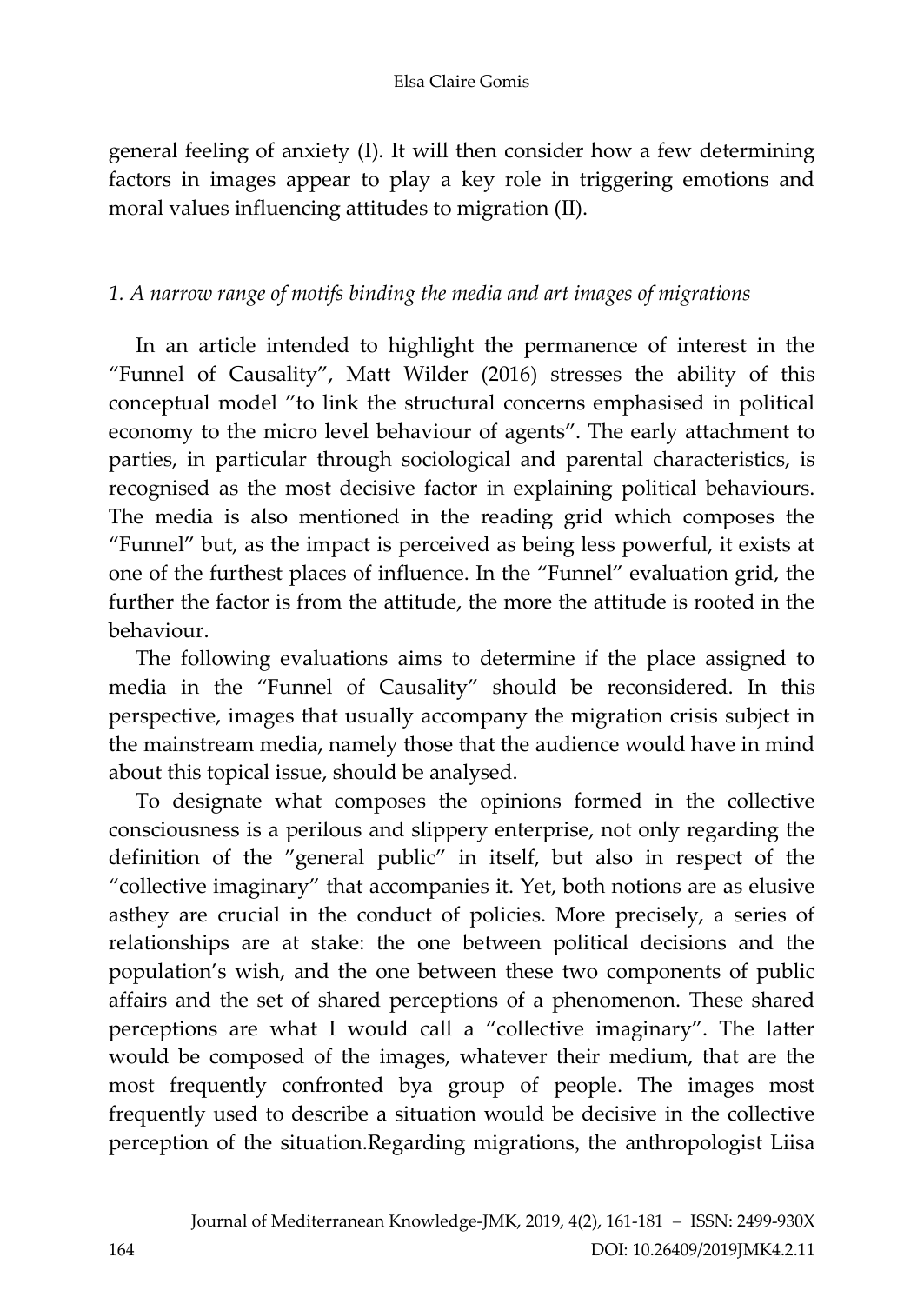Malkki noticed that "photographs depicting refugees are so abundant that most of us, having seen them before, have a clear and fixed image of what a 'refugee'is"(1995, p. 10). Delineating which images are associated with migration would be a first step in addressing the relationship between policies implemented to deal with a phenomenon and the perception of it.

A survey conducted from 2013 to 2016 by the Reuters Institute for the Study of Journalism of the University of Oxfordshows that, in the United Kingdom, people get their news mostly online and from television. During the period considered in the survey, respondents answering they have usedprinted newspapers as a source of news the past week witness a decline from around 60% to less than 40%.Regarding the same question, online news sources (including social media) remain stable around 70%. In 2016, online sources of information exceeded for the firsttime television as the most followed source of media. This change of source in direction of online information can be explained by the preferences of a younger generation. Considering "the gradual erosion of television as the single most widely used source of news, to the point that by 2016 it has been overtaken by online sources in terms of reach" [\(Nielsen,](http://reutersinstitute.politics.ox.ac.uk/people/dr-rasmus-kleis-nielsen-director-research) 2017)and the widespread access of the population to the internet (for example, 92% of the UK population in this study), the focus will be placed on images available online in the present study.

Regarding migrations occurring by the Central Mediterranean route, using the keywords "migration" and "Mediterranean" in Google's search engine generates a limited range of colours, materials and objects. Their combination around several themes leads to five main motifs: boats, endless lines of people, lifejackets, survival blankets and press infographics including maps. Motifs are defined as identified forms and objects contrasting with the background of the images. The word motif derives from the Latin "motivus" which means "what moves", as the nature of motifs is to move and to be repeated from one image to another. Free from spatial and temporal borders, this circulation affects all kinds of images, whether they be documentary or fictitious, media or artistic. Then, doing the same research toward artworks related to migration yields a similarly limited scope of images displaying boats, lifejackets, and survival blankets. As it is currently used by the OPAM team, the "Funnel of Causality" indicates thatthe media is classified by political scientists as a "contextual"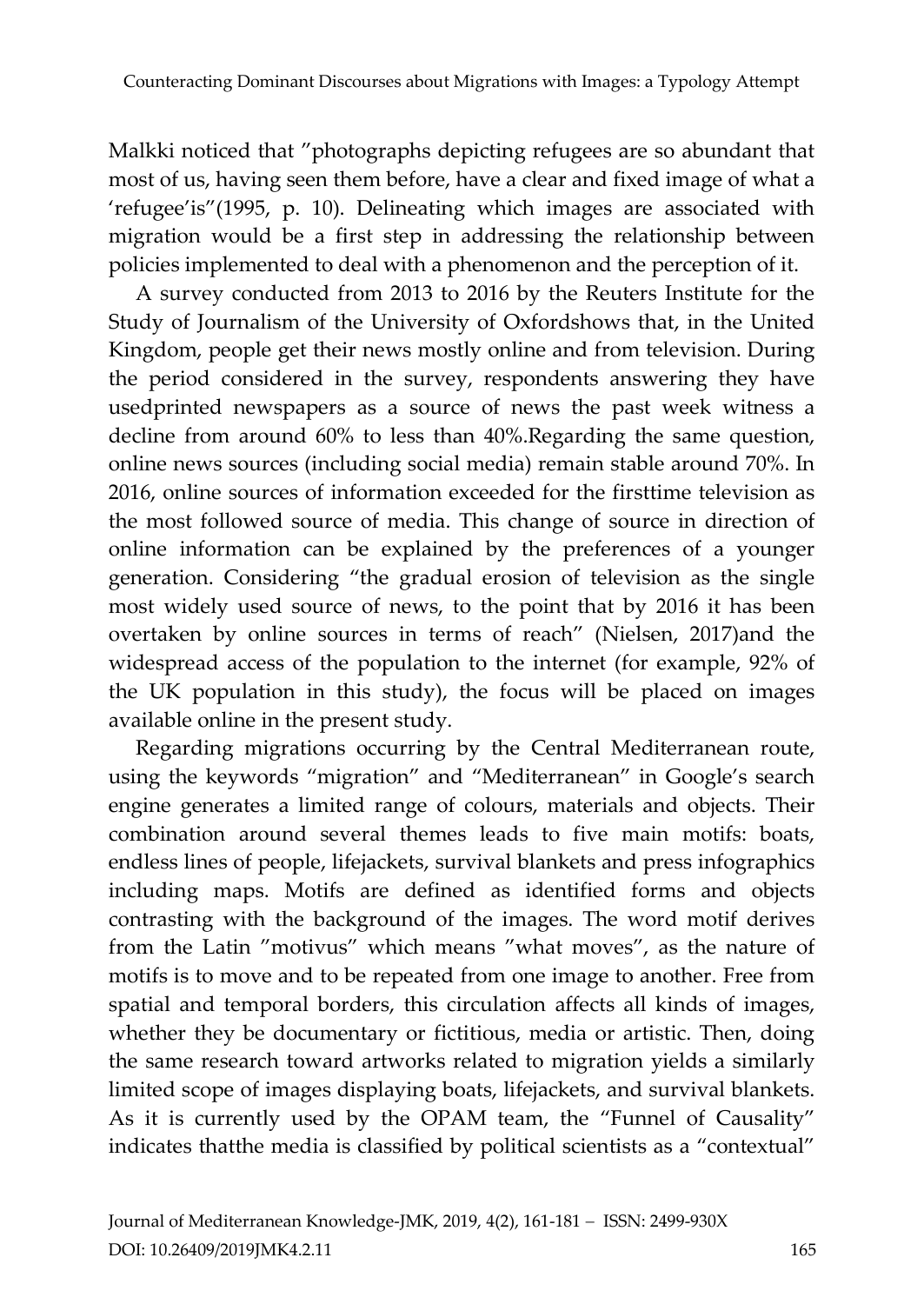factor with little influence on opinions (Dennison & Dražanová, 2018, p. 7). Contemporary artworks making use of the same motifs than the media should thus also be largely ineffective with regard to changing opinions.

An example case can be found in the art productions of Chinese activistAi Weiwei, such as his 2016 installation at Berlin's concert hall which included 14.000 discarded lifejackets; *Reframe* (2016) composed of 22 rubber boats attached to the Palazzo Strozzi in Florence; *Circle of Animals/ Zodiac Heads* (2016) consisting of the wrapping of twelve sculptures located in front of Prague's National Gallery Trade Fair Palace with survival blankets; his 2016 re-enactment of Nilüfer Demir's famous photograph of the young Aylan Kurdi; the *Law of the Journey* (2017) made from an 80 metre long rubber boat;and *Soleil Levant* (2017) composed of 3.500 salvaged life jackets. As they predominantly repeat, generally in gigantic dimensions, the media motifs picturing the crisis, these art productions deliberately refer to the media images covering the crisis. More precisely, on a chronological timeline, the media images precede the artworks. They also evoke artistic practices such as the metaphor (for instance, the lifejackets as dead bodies), the accumulation (of lifejackets on seashores) or the wrapping (of refugees into survival blankets). On the other hand, the contemporary art images also seem to anticipate the media images.

These media motifs are also embedded in the works of other contemporary artists such as Alex Seton (*Life Vest M (Emergency)*, 2014; *Durable Solutions 1*, 2014), Banksy (*Dismaland refugee boat,* 2015), Gandolfo Gabriele David (*We Are Here*, 2017, flags made from life jackets) and Arabella Dorman (*Flight*, 2016, with a rubber boat;*Falling*, 2016,with life jackets and rubber boats).

While stating that media and artistic images seem to be connected by common motifs, the iconological approach, initiated since the creation of the *Mnemosyne Atlas*(1924–1929) by Aby Warburg and subsequently theorised by Georges Didi-Huberman (2002) under the term *The Surviving Image*,deserves to be embraced. This method of interpretation implies that images bear various temporalities. As Didi-Huberman claims to see the Jackson Pollock dripping gestures within a Fra Angelico fresco, various temporalities in the image generate collusions that may be anachronistic. The temporal movability of today's images of migration would thus be fostered by the circulation and recurrence of several motifs over time. In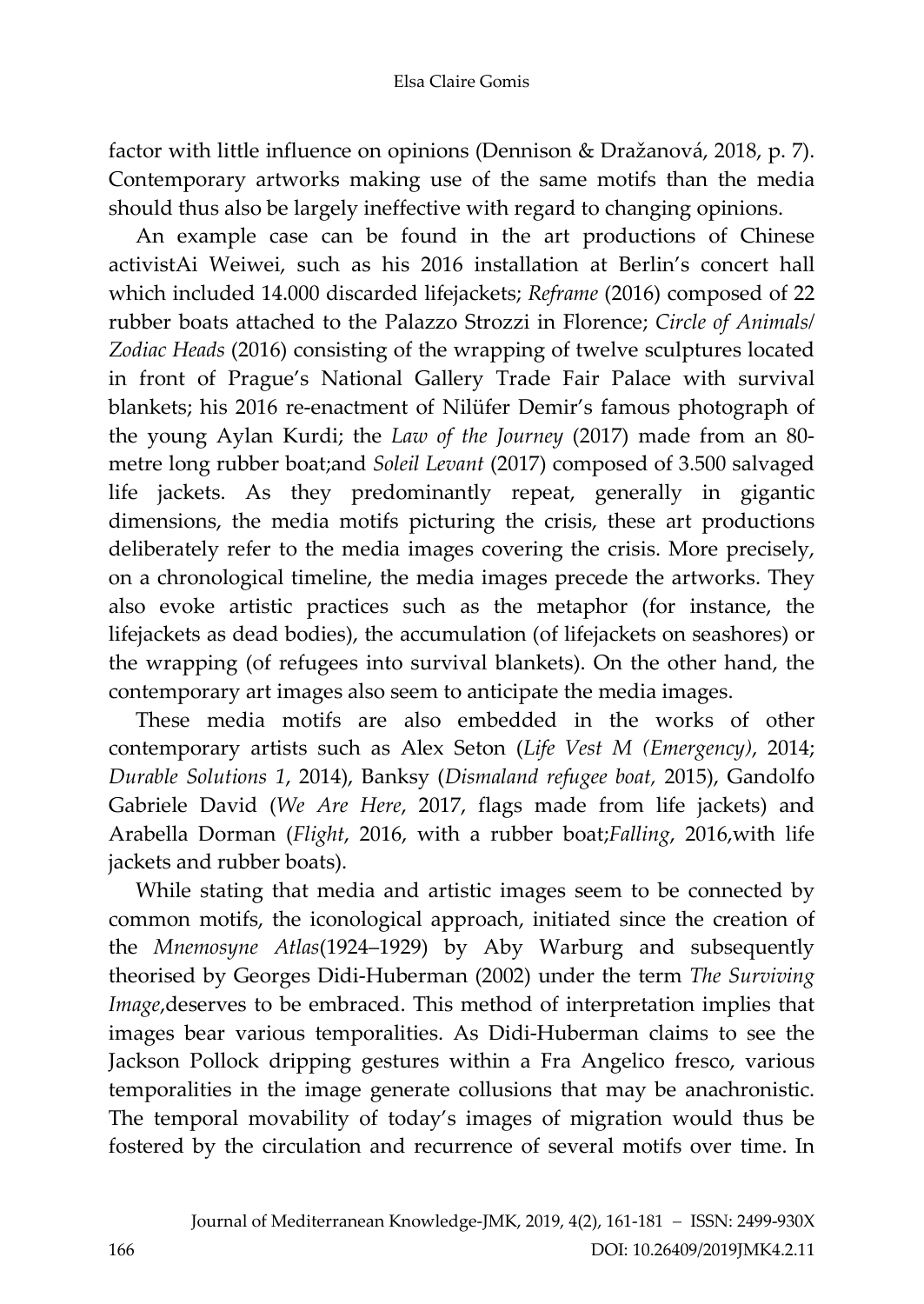relation to the present typology of images, their dissemination highlights a dialogical relationship between the two registers of images: those relating to the media and those relating to the contemporary artsphere. Drawing on this observation, representations originating from both the media and the artistic sphere will be perceived under the generic notion of *image* in the present article. Depicting the so-called migrant crisis in a massive number of works, characterised by a limited range of motifs, these media and contemporary art images would contribute to define the current Western collective imaginary of the migration in the Mediterranean.

Yet, with the notable exception of the Swedish and German governments which decided to accept significant numbers of refugees in 2015, mainstream images of the crisis (whether created by journalists or contemporary artists), neither succeeded in impacting national policies, nor, as shown by the success of populist parties, did they prevent the rise of hate speech. At a European level, a Eurobarometer survey conducted in 2014–2018, namely during the peak of the migration crisis,showed that the majority of respondents have a negative feeling toward immigrants from other EU member states and from non-EU member states (Dennison & Dražanová, 2018, p. 14).

Semiotic analysis of these recurring motifs can help to explain their impact on public opinion. Research in art history, in particular works conducted by Michel Pastoureau (2005, p. 114) regarding perceptions of colours, shed light on the images of migration in 2010. Associated with lifejackets, the colour orange, very present inthe images containing lifejackets and rubberboats, conveys the feeling of a subtle threat. It connects the viewer to the imminence of an emergency, as a signal meant to warn of some insecurity. The choice of framing is also crucial in the photographic compositions. Playing on this aspect, the UK Independence Party successfully used Jeffrey Mitchell's photograph of an endlessqueue of refugees walking along the Croatian-Slovenian border. This photograph, displayed on a truck by pro-Brexit politician Nigel Farage, emblematises a specific use of images in the service of a border shutdown agenda. As the art historian Antigoni Memou (2019, p. 8) observes, the line of refugees walking to the Croatian-Slovenian border is in stark contrast with the stillness of Farage when posing in front of the image. Besides, the anonymity of the homogenous crowd of exiles is opposed to the unique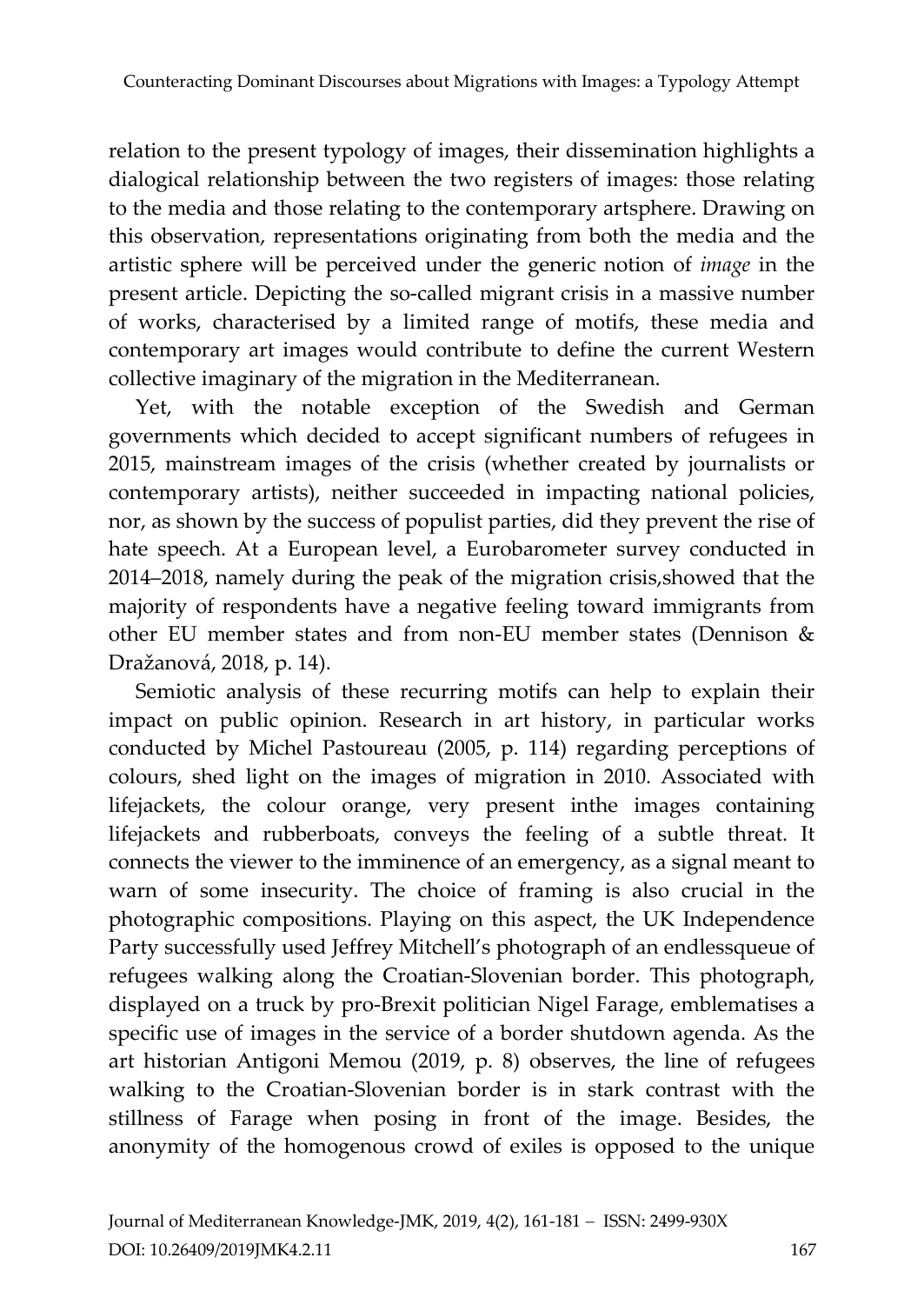#### Elsa Claire Gomis

silhouette of the politician. Whereas the viewer can individualise and identify him, the refugees remain an indistinct mass, in which the gaze cannot fix its attention on any of those who compose the scene.Furthermore, in Mitchell's photograph, the beginning and the end of the queues are kept out of frame, conveying the feeling of an endless line. Opponents to Farage's UKIP movement denounced Mitchell's photograph for its similarity to images in theNazi footage had been shown on BBC TV in 2005 (Stewart &Mason, 2016). Within hours of the unveiling of the poster, Twitter users pointed out the inadvertent similarity of Mitchell's photograph with the Nazi propaganda footage of migrants. If Godwin's law has been opposed in reaction to this comparison, as ittends to end the debate, the historical reference nevertheless remains telling regarding the significance and afterlives of motifs associating migration with invasion.

Visual historical imprints also seem to be at stake within press cartographies depicting refugee "crisis". Large arrows pointing to Europe in these infographics bring the impression of an invasion. In the blink of an eye, other cartographies and other geopolitical images conveying the notion of strategy are summoned. The latter are close to other cartographies related to military displacements, from Soviet to German operations during the Second World War, which convey the idea of a massive invasion.

The relationship between images, texts and speeches seems to contribute to a social construction leading to consider vision not as a purely optical process.In the images illustrating today's migrations, the exiles are tight against each other on doomed-to-wreck vessels, in seated positions, their gazes blank. Media images sold by press agencies display the vision of incomplete and unable humans. Coming from countries that are subjected to the West, the refugees are, in their turn, subjected in the pictures which represent them and subjected to a reality which denies their basic rights. More or less overtly referring to historical slave practices, the media images representing the migrants' crisis contribute to the feeling of a necessary "objectification" of migrants. Maintaining exiles outside of the scope of human rights, these images contribute to a sentimental humanism perception of Westerners toward their own selves.

As demonstrated by the American scholar Yogita Goyal (2017, p. 543), media coverage has repeatedly invoked slavery as a "grim historical parallel", which evokes moral outrage associated with Atlantic slavery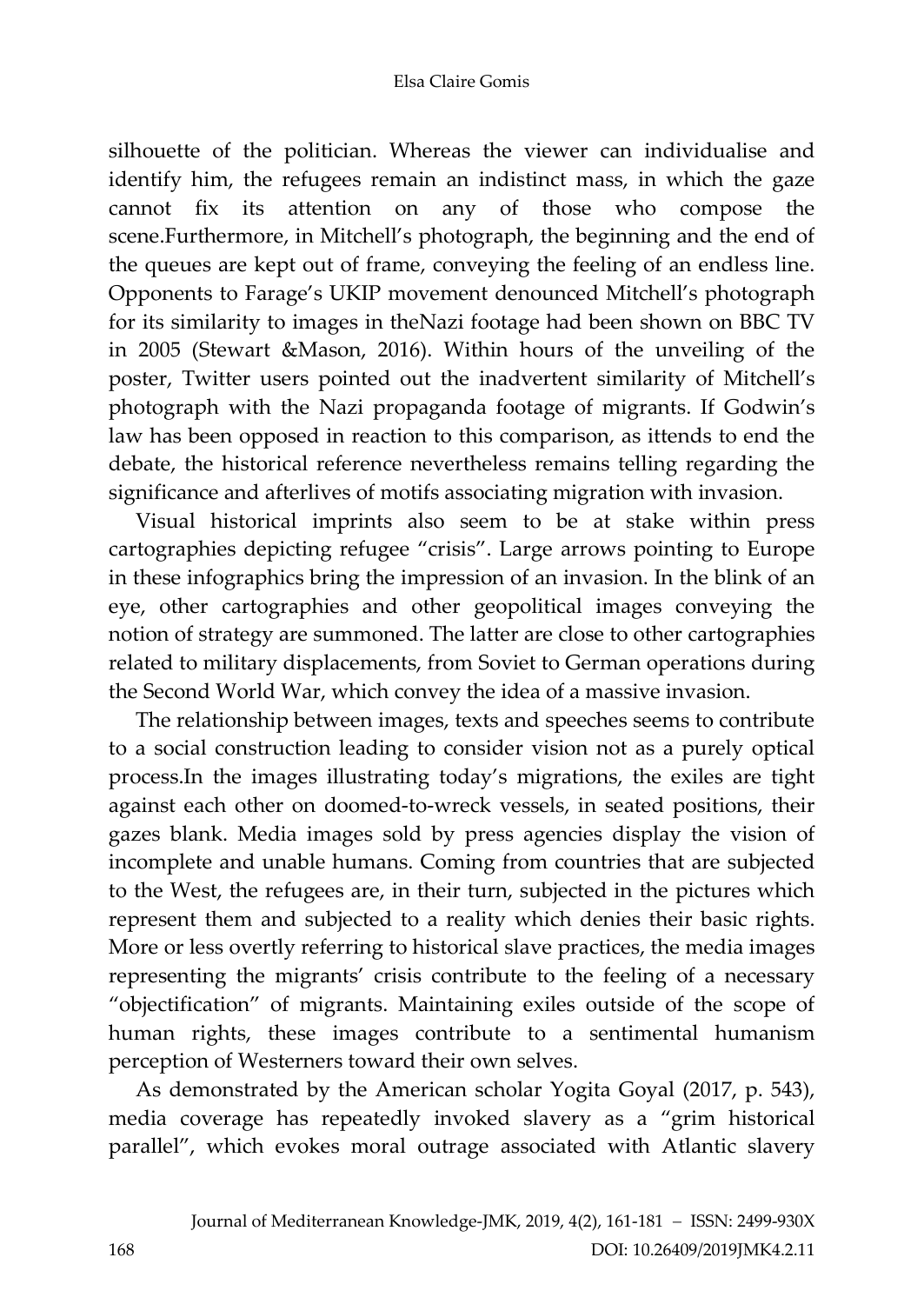andshowsmigrants as the "living embodiment" of a Western transcended past. The idea seems to have impregnated the collective mind so well that, in 2015, the Word Press Photo award was granted to Massimo Sestini for an aerial photograph of the former *Mare Nostrum* operations picturing refugees pressed up against each other in a boat. This photograph evokes the 1788 campaign launched by a British abolitionist group which disseminated a diagram of the cramped conditions of the *Brookes* slave ship.

In 2016, the same photographic award was granted to Sergey Ponomarev for a photograph of refugees arriving on the shores of the Greek island of Lesbos. Ponomarev's photograph is reminiscent of Géricault's masterpiece, *The Raft of the Medusa*(1818–1819), whose particular aim was to denounce the persistence of slave practices. For Goyal (2014, p. 52), this historical reference "accrues hegemonic power" and prevents thinking about the specificity of the political situations which have led to these humanitarian situations.Metamorphic motifs evokingthe slave narrative contribute to the delineation ofa collective imaginary of migration and, in the same movement, act as a shield hiding the role played by the West in generating these very circumstances. For example, 70% of the arms exports made in the European Union are intended for regions outside the Union, among which the Middle East is the first beneficiary (Sabbati & Cîrlig, 2015).Looking at small arms exports, 83% are shipped to countries located outside the European Union,including Saudi Arabia, Jordan and the United Arab Emirates. These countries act as transit countries for fuelling the Syrian civil war (Angelvoski, Patrucic & Marzouk, 2016; Fisk, 2018).

Above all, there petition of this narrow range of motifs conveys rather negative feelings toward migrants that appear to be linked to negative opinions to migration. As established by the OPAM research team (2017), statistics provided by the Eurobarometer at the height of the crisis show that negative opinions toward migration remain stable at a European level.

Following the Michigan model's analysis about attitudes to migration,which concludes the media has little influence on opinions, the narrow range of motifs present in both media and art works lead to the encapsulation of refugees in a visual vocabulary strictly falling under the humanitarian field. Far from conveying identification, and from attracting sympathy from opponents, they lock exiles into the narrow representation already assigned by the media. In view of the reciprocal influence of media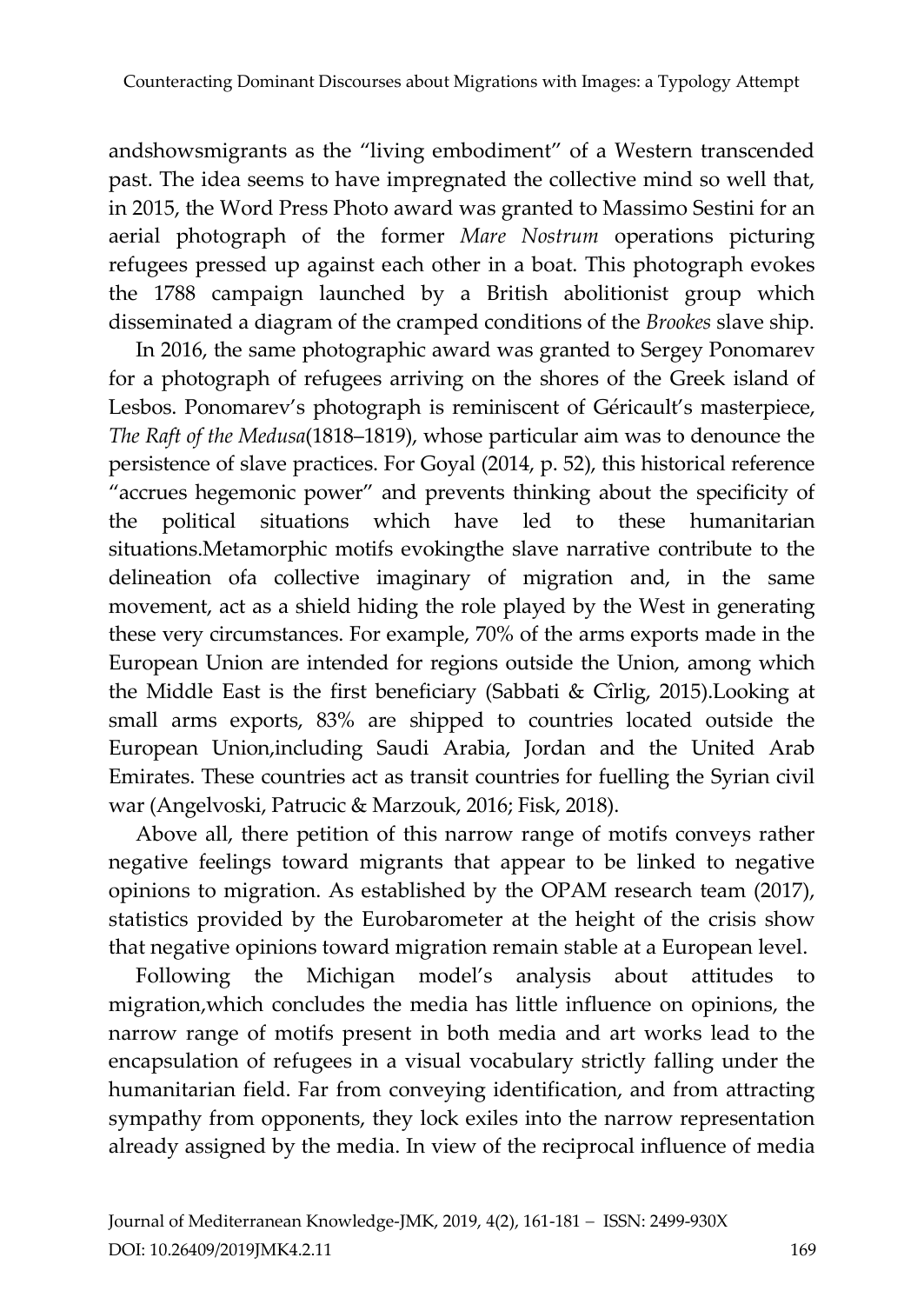and art images, these art productions, far from proposing innovative forms of representation, lag behind the media, to which they are content to be echo chambers.

To synthesise the previous cited collection of art and media images, the collective imaginative vision regarding today's refugees in the Mediterranean would take the shape of an overcrowded rubberboat of black people who need to be rescued with recourse to lifejackets and/or survival blankets. The combination of these few motifs seems to delineate today's collective imaginary of migration. This imaginary appears to be that of coloniality. Born in the aftermath of movements of decolonialisation during the nineteenth century in South America, and in the 1960s in the African continent, coloniality designates the legacies of colonialism that perpetuate a relationship of domination and dependence from countries of the global North in the direction of countries of the global South. "You do not see coloniality, but there is no way you cannot sense it" claims Walter Mignolo (2018, p. 365). The traces left in the mind, by the mere repetition ofa few motifs that are picturing today's migrations in the Mediterranean, are evidence of the pervasiveness of coloniality.These traces also transpire in Jeffrey Mitchell's photograph of refugees walking through the Balkans into Hungary,in which an indistinct and apparently infinite mass of bodies heads toward the viewer.

Making refugees fully subjects within these images contributes to decolonialisation of theWestern gaze, Western representations and the collective imaginary attached to them. In this respect, a decolonial view on images "brings to the foreground the coexistence […] of stories, arguments, and doxa ignored by Eurocentered languages"(Mignolo, 2018, p. 365). This specific "partition of the sensitive" (Rancière, 2000, p. 12), at the core of universalist values, seems to be achievable through a few images which have influenced migratory policies. They deserve further examination.

## *2. Reaching moral foundations*

In 2009, the film *Welcome*appears to have influenced French public debate on migration. Dealing with the story of a master swimmer in Calais helping a young Kurdish guy to cross the Channel, the movie became a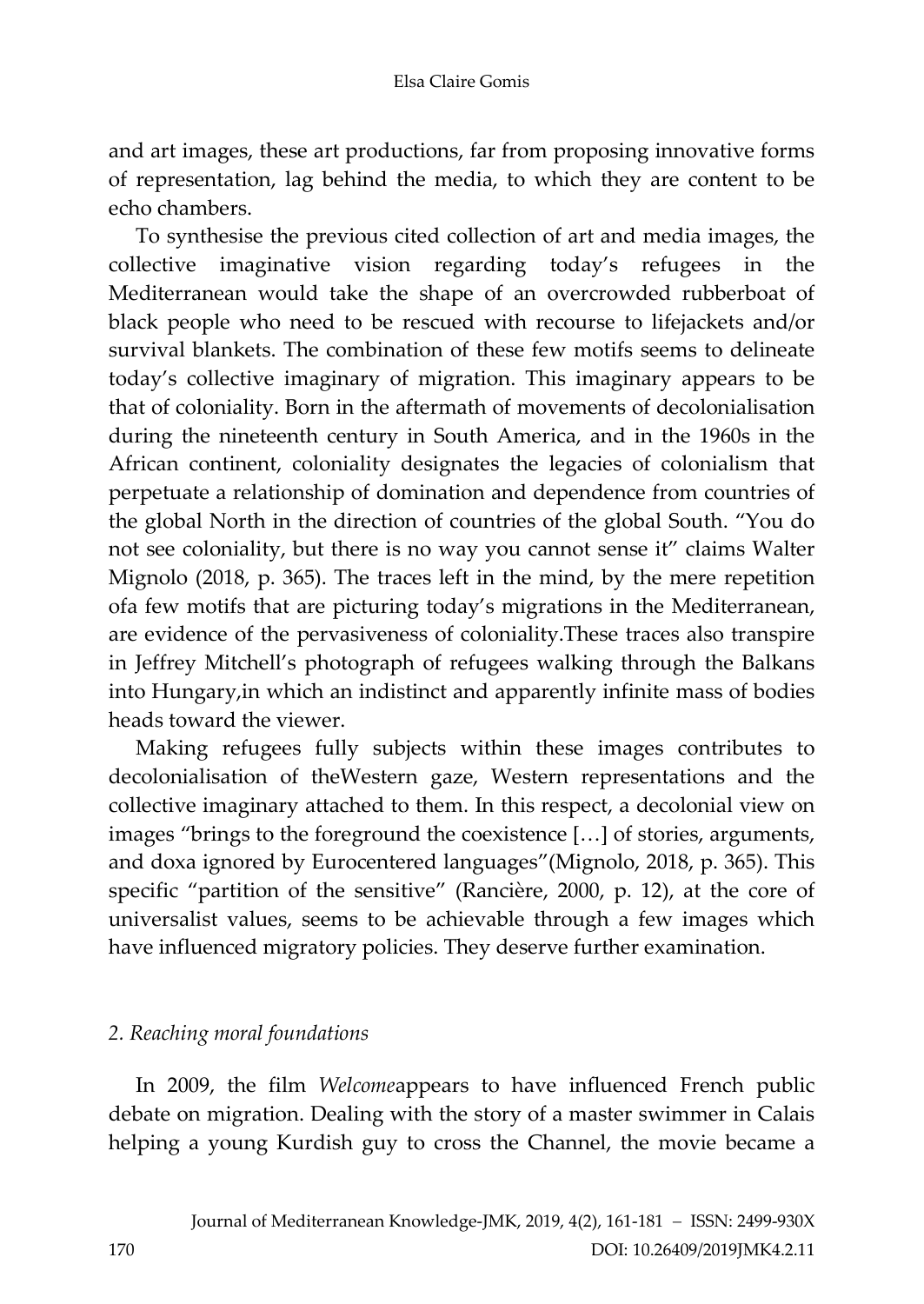box-office success. It inspired the proposition of a law put forward by French deputy Daniel Goldberg, with the film being explicitly referenced in the proposal, whose aim was to withdraw the mention of "crime of solidarity"in the French legal corpus. How is it possible to explain this success and its following outcomes in French public life?

In an interview conducted in 2010, on the occasion of the DVD release of the film, the French director Philippe Lioret raises the notion of identification. He does not estimate that the success of the film lies in its social and political dimension. Based one hundred public screenings, and on his own writing from the characters, the director argues that the audience sees it as a story about people:

The film touches the heart first and then moves to the brain. A political pamphlet would engage the mind without involving any feeling, any emotion, and have less impact. When you involve the emotions first, and then engage the mind, it has more impact. That's why the film was such a word of mouth success (Lioret, 2010).

Being aware that the emotions conveyed by images are built on perceptions of values would be key to exploring art as a form of resistance against dominant discourses. According to the philosopher Christine Tappolet (2000), emotions are vehicles which allowus to access and to build moral values. In relation to theoretical explanations of attitudes and political behaviour, the research team of the OPAM, the "first Observatory of its kind dedicated to producing comprehensive, pan-EU data and accounts of public attitudes to migration in Europe" by the European Commission (European Commission 2017), distinguishes ten determining human values. Among them, only four matter regarding attitudes to immigration. Among these four values, only one of them makes someone pro-immigration, and that is universalism: namely, the belief that everyone around the world should be treated the same and that we should break down barriers. The other three moral foundations concern motivations that can make someone anti-immigration and are related to selfpreservation.They are tradition, conformity and security.

By triggering emotions through identification, the artistic experience would open up these moral foundations in the viewer. This process would be especially relevant when art evokes dramatically different lives and pathways.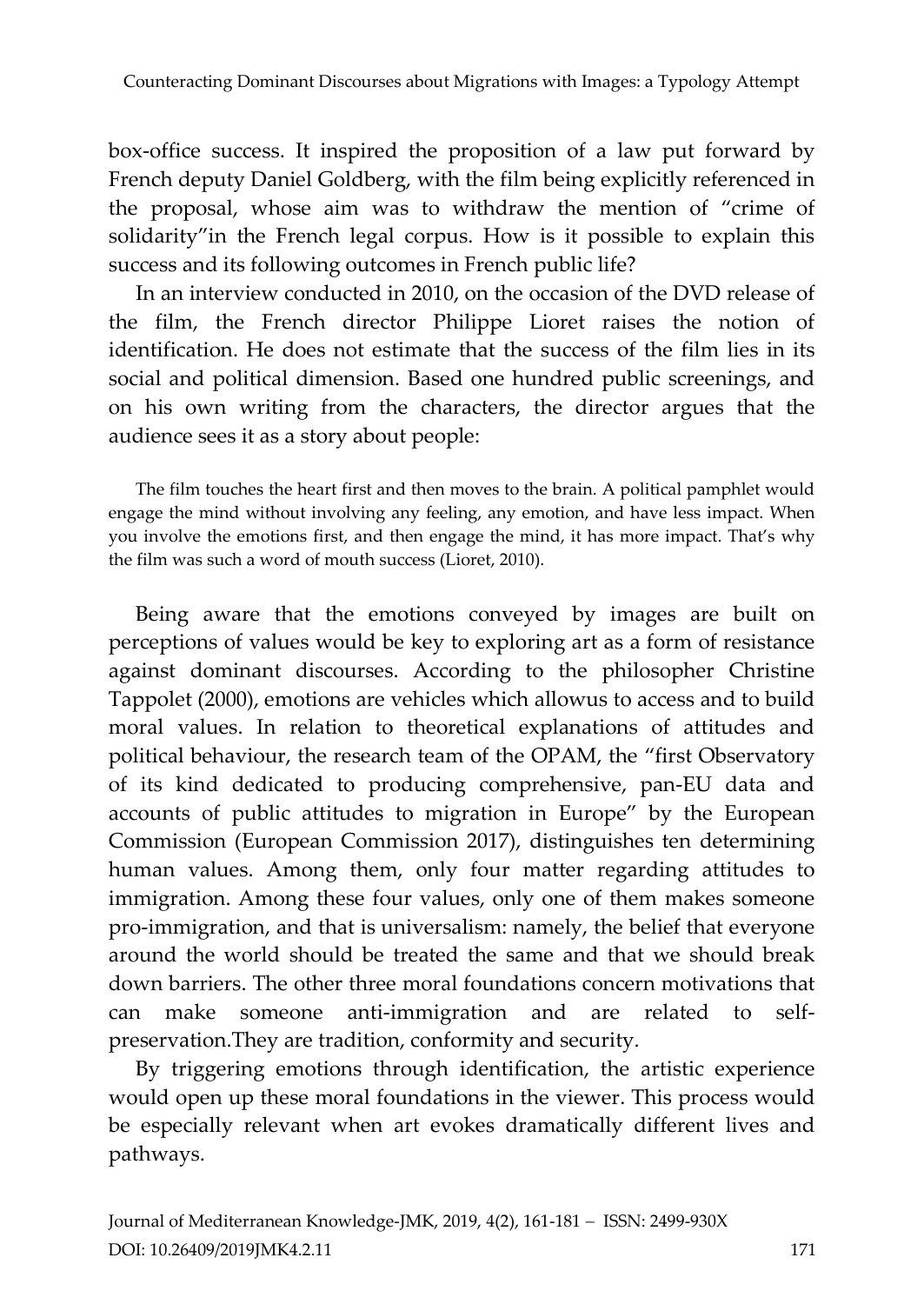#### Elsa Claire Gomis

In the absence of lived experiences, the attendance of certain works of art –one can think of literary works, but also of pictorial art and the seventh art –can have an impact on the way values are perceived. By identifying with the characters in a novel, the reader relives their emotions. As a result, the reader will have the opportunity to experience emotions that were previously unknown to him. In addition, he will learn in which context such emotions are supposed to be appropriate (Tappolet, 2000, p. 254. (personal translation from "En l'absence d'expériences vécues, la fréquentation de certaines œuvres d'art – on peut penser aux œuvres littéraires, mais aussi à l'art pictural et au septième art –peut avoir un impact sur la façon de percevoir les valeurs. […] En s'identifiant avec les personnages d'un roman, le lecteur revit les émotions de ces derniers. […] Le lecteur aura de ce fait l'occasion d'éprouver des émotions qui lui étaient jusqu'alors inconnues. De plus il apprendra dans quel contexte de telles émotions sont supposées être appropriées").

If it is true that, as argued by Tappolet, the emotions provoked by images allow awareness to values: which of their specific characteristics would be the determinant factors at stake?

Among the various images produced to illustrate migrations more broadly, two of them seem to have led to changes of direction in matter of opinion. Their common point is the presence of children. Paragons of innocence in regards toadults' actions, images including child victims appear as impactful factors to influence policies.

The first image led President Trump to step back on his decision to separate migrant families. The BBC (2018) reported that "he had been swayed by images of children who have been taken from parents while they are jailed and prosecuted for illegal border-crossing".Trump's policy had led to the separation of 2.342 children from 2.206 parents between 5 May and 9 June 2018. When signing the executive orders in which he backed down from his previous decision, the American President declared: "I didn't like the sight, or the feeling of families being separated"(Nakamura, Miroff & Dawsey, 2018).Among the images of children that may have swayed him, one had experienced particular success on social media. It pictures a little Honduran girl in tears wearing a pink jacket. Although it later appears that the toddler was not separate from her mother, as they were actually caught together by the American authorities (Mosbergen, 2018), it is worth being examined because it went viral and was chosen by *Time Magazine*as a poignant cover image for the issue disseminated 2 July 2018. The weekly cropped the toddler's silhouette and pasted it in front of a photograph of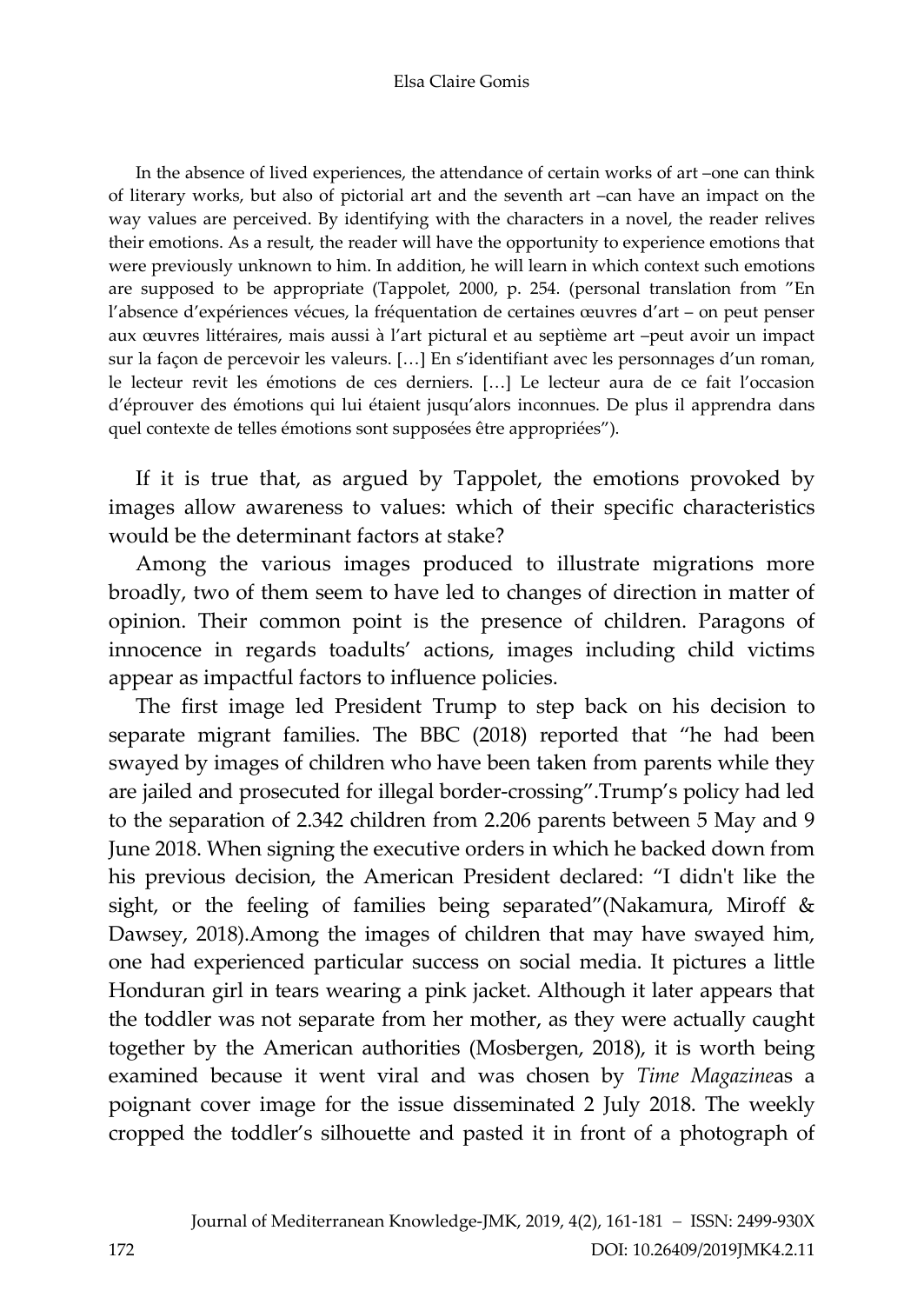President Trump, under the title "Welcome to America". In the meantime,, the NGO RAICES, which provides education and legal aid for immigrants in Texas, raised more money than any other single donation campaign in its Facebook history (Jacobs, 2018). Perhaps, as a result of its wide dissemination, the photograph of the little girl, in particular when associated with President Trump's silhouette on the magazine's cover, contributedto the shift in his policy.

The second image that influenced policies is the one that led Chancellor Merkel to ease German migratory regulations. The image of Aylan Kurdi was published on 2September 2015 at 8:42 am by the Turkish news agency DHA (Dogan Haber Ajansi). On 14 September, the photograph had been shared 2.843.274 times between various social media, blogs, news, and forums(Thelwall, 2015, p. 32) and had been viewed by more than 20 million people across the world in the space of 12 hours (D'Orazo, 2015, p. 16). Above all, it became viral in the circumstances because the young boy materialised both the consequences of the Syrian civil war, and the incapacity of the Western powers to deal with the issue of hosting refugees.During the night between 4 September and 5 September, Chancellor Merkel decided to open the German borders to migrants.Besides, in the aftermath of the image, people helped NGOs massively by giving donations (Slovic, Västfjäll, Erlandsson & Gregory, 2017, p. 642).

Why, while the Syrian civil war had been costing the lives ofso many victims for four years, did the photograph of one of them, of the young Aylan, suddenly move the whole world? What did people recognise in this photograph?

Considering the repetition of motifs as a lever of circulation and the inclusion of images in the common imaginary, the photograph of the young Aylan Kurdi would implicitly refer to the Pietà, a Christian theme representing the Virgin Mary, as she cries with her child held in her arms. For Jim Aulich, "the imagery carries a huge potential charge as it connects to a heritage in western life and culture" (Aulich, 2015, p. 50)."As we as viewers are 'primed,' trained to perceive aestheticized corpses through the Christian tradition, Aylan's body is reworked into that of a sleeping angel",adds cultural theorist Olga Goriunova (2015, pp.7–8).As a correlation is drawn between the dissemination of the image and the ensuing global commitment worldwide into helping Syrian refugees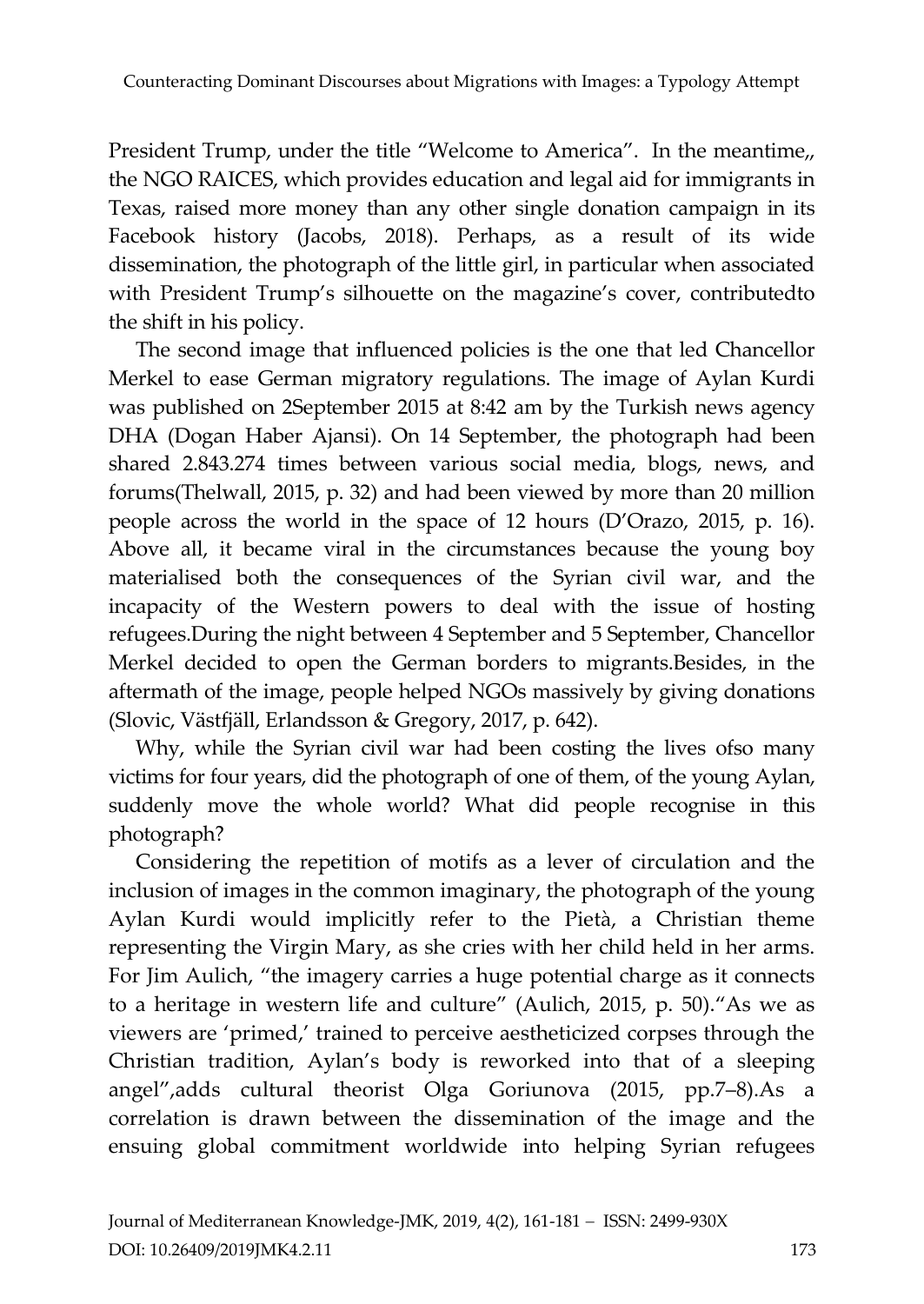(Slovic, Västfjäll, Erlandsson & Gregory, 2017), or as stated by media scholar Anne Burns, between "viewing and doing" (2015, p. 39), the evocative power of this iconic motif, in particular its religious connotation, suggestive of the spirit of charity(Aulich, 2015, p. 51), caused people to act in a moral way toward migrants.

Besides, the photographs of Aylan Kurdi were widely disseminated, and through this movement, were encountered by many diverse spectators. Following Dr Simon Faulkner (2015, p. 54), this very movement contributed significantly to the affective force of these images. The affective force trigged by the Pietàmotif belongs to a visual Christian tradition of death aestheticisation aiming to trigger a moral duty of charity. This value relates to the universalism that is shown as a lever to positive attitudes to migration in the "Funnel of Causality". As compassion fades when seeing images staging more than two persons, behavioural scientists consider that the lone toddler with his hidden face contributed to a process of identification among viewers (Slovic, Västfjäll, Erlandsson & Gregory, 2017, p. 642) and thus contributed to its dissemination worldwide. Accordingly,the Oxford Dictionary defines empathy as "the ability to understand and share the feelings of another" and universalism as the "loyalty to and concern for others without regard to national or other allegiances", and therefore the capacity to identify oneself in a picture would be essential in bringing about positive attitudes to migration.

This raises the question of how the specific register of images can serve as an explanation for the way in which they may counter dominant discourses. In the case of the cover of *Time Magazine,* the form is that of an obvious collage which *recreates* a political situation: that of the consequences of Trump's policies on children. Because of the overtly false juxtaposition that it sets, the cover brings into the same light two totally opposed individuals. Jacques Rancière (2012) notices that with the entrance into the realm of photography, the "age of History" begins. "History is the time when those who do not have the right to occupy the same place canoccupy the same image"(personal translation from "*L'histoire est le temps où ceux qui n'ont pas le droit d'occuper la même place peuvent occuper la même image*", Rancière, 2012,p. 19). For the philosopher, the "age of History" does not deal with equal conditions with regard to the camera shutter, but to a certain way of "sharing the light" that goes along with the notion of justice.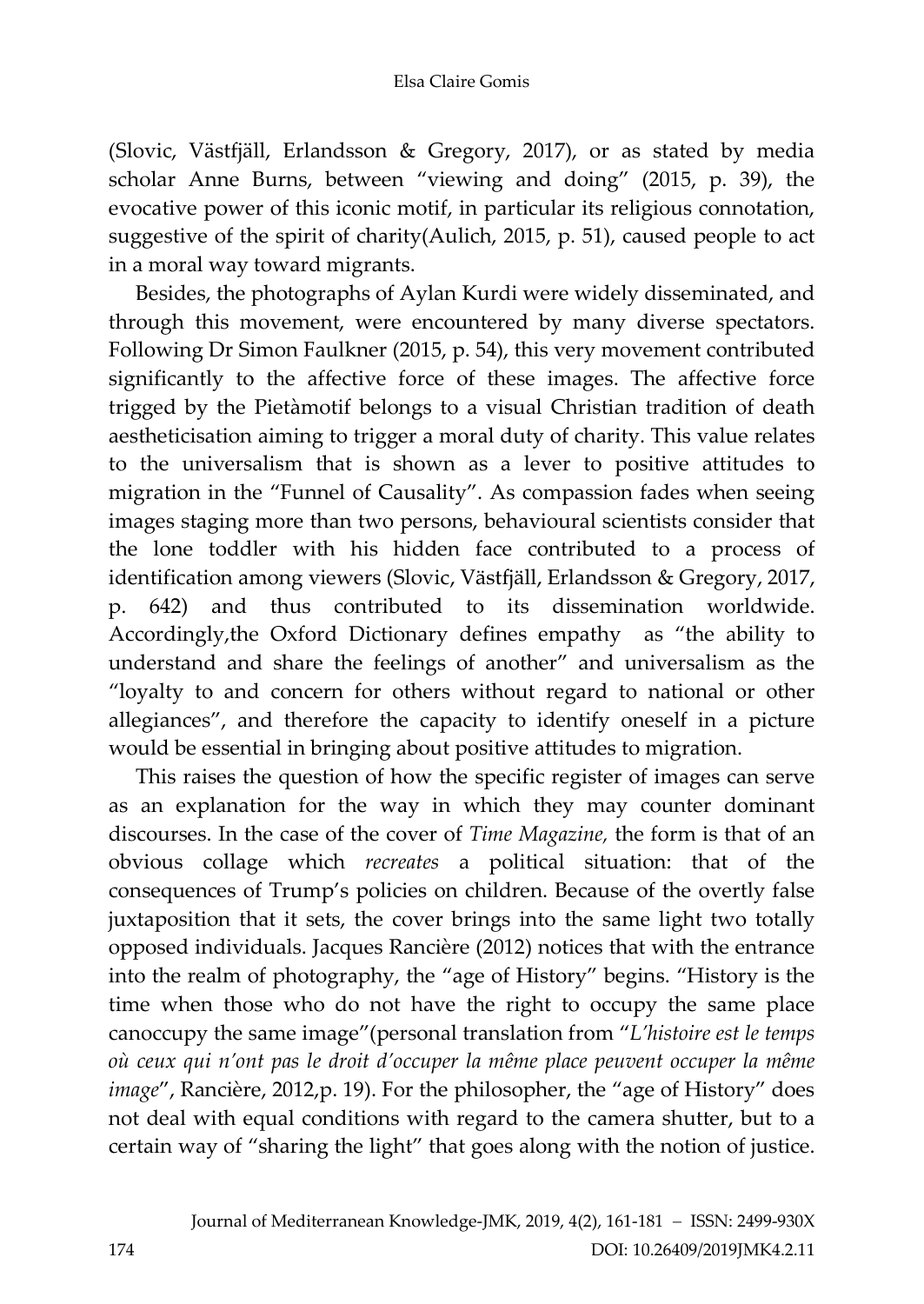Following this point, the little Honduran girl would hold the American President accountable for her tears. In the age of History, an image can yield universalism. Yet this value, seen as a lever to creating positive attitudes to migration according to the "Funnel of Causality", must be one that allows a coexistence between the main subjectsof the images, e.g. in the matter of migration, that of the exiles and the viewer. The cover of *Time Magazine* openly constructs this face-to-face encounter. Regarding the film *Welcome*, the coexistence is fostered by the process of identification with the master swimmer. Western viewers could see themselves in the character all the more, so that the screenplay arranges two parallel love stories: one between the master swimmer and his former wife and one between the Kurdish boy and his girlfriend.

To resist dominant representations of migration, coexistence can be achieved by the catharsis of emotions, and/or by a certain setting in the image. In both cases, identification is what provides the sense of agency: to the exiles as human beings, and to viewers, enabled, thanks to the image setting, to access the values that are open to a common sensitive condition. In this light, images that seek to foster pity, for example, by individualising one specific exile who cries, do not bring identification. Their emotional power appears to be ineffective on people who cherish the values of tradition, security and conformity, which are shown in the "Funnel of Causality" as determining negative opinions to migration. When a shouting father is seen holding his crying baby and crossing a European barbed wired fence, the viewer who embraces these values does not associate his own life with that of the refugees. Conversely, this viewer, as s/he seeks tradition, security and conformity, would find himself in total contrast with the despair of the refugee pictured. As a result, miserable images of refugees might, in the best case, strengthenthese antiimmigration values.

To avoid this response, disseminating images which convey, on the contrary, a "positive image" of the refugees issimilarly inefficient with people that hold these values. As shown by Henrietta Lidchi (2015, p. 291),when discussing the charity campaigns of developing NGOs, "positive images are not, in any sense, closer to the "truth". They were, and are, deliberate, highly motivated answers to the truth claims and immediacy of negative images". The scholar bases her demonstration on the analysis of a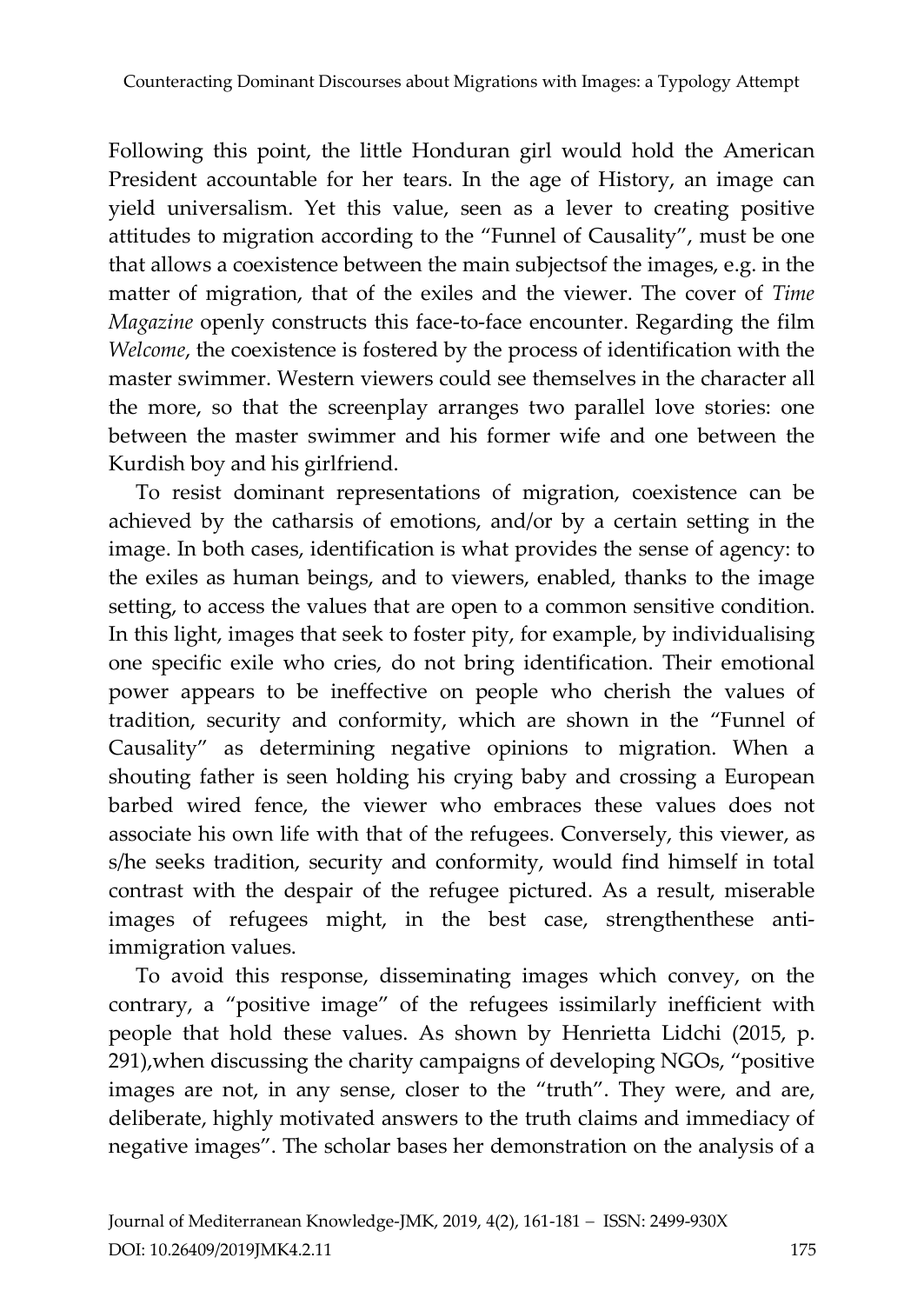photographic image from the 1990 campaign of the British NGO Christian Aid. The latter represents a cycling Bengali Woman who has, hanging on her bike, a bag picturing the RedCross. The accompanying text mentions that the woman, whose name is given as Elizabeth, cycles every morning to villages to provide a health service and sanitation advice. Here, individuality and activity are sought in opposition to the homogenous masses and passivity portrayed in negative images. Staging an empowered woman, whose name is indicated, this image is created as a response to representations that reify those to whom aid is addressed. Development NGOs using "positive" representations of refugees seek something better and truer than images that reify migrants. Yet, followingJohn Berger, empowering visions of refugees still fail to influence security discourses and migratory policies:

The well-fed are incapable of understanding the choices of the under-fed. The world has to be dismantled and re-assembled in order to be able to grasp, however clumsily, the experience of another. To talk of entering the other's subjectivity is misleading. The subjectivity of another does not simply constitute a different interior attitude to the same exterior facts. The constellation of facts, of which he is the centre, is different(Berger, 1975, pp. 74–75)

From this stance, what is crucial would be the emancipation of the viewers themselves.

The subliminal force of the motifs, which act to prevent the viewer from experiencing both the exiles' shared humanity and the role played by the West in generating these migrations,serves as a determining factor to accessing "the experience of the other". For now, the repetition of the narrow range of motifs (rubber boats, lifejackets, lines of people, survival blankets), leads to a situation where both sets of looks are captive: on the one hand those of the exiles, the "collateral victims" of globalisation's forces (Cava, Parito & Pira, 2018, p. 57), are subjected to practices of enslavement, and on the other hand, in a more surreptitious way, so are the Westerners. The Western gaze and attention appears to be subjected to more imperceptible and painless predation processes. To this end, "Tobii Pro Glasses" have, for example, been designed to determine motifs which are generating buying decisions. Western companies using these hightechnology glasses analyse the successive points of focus of the look on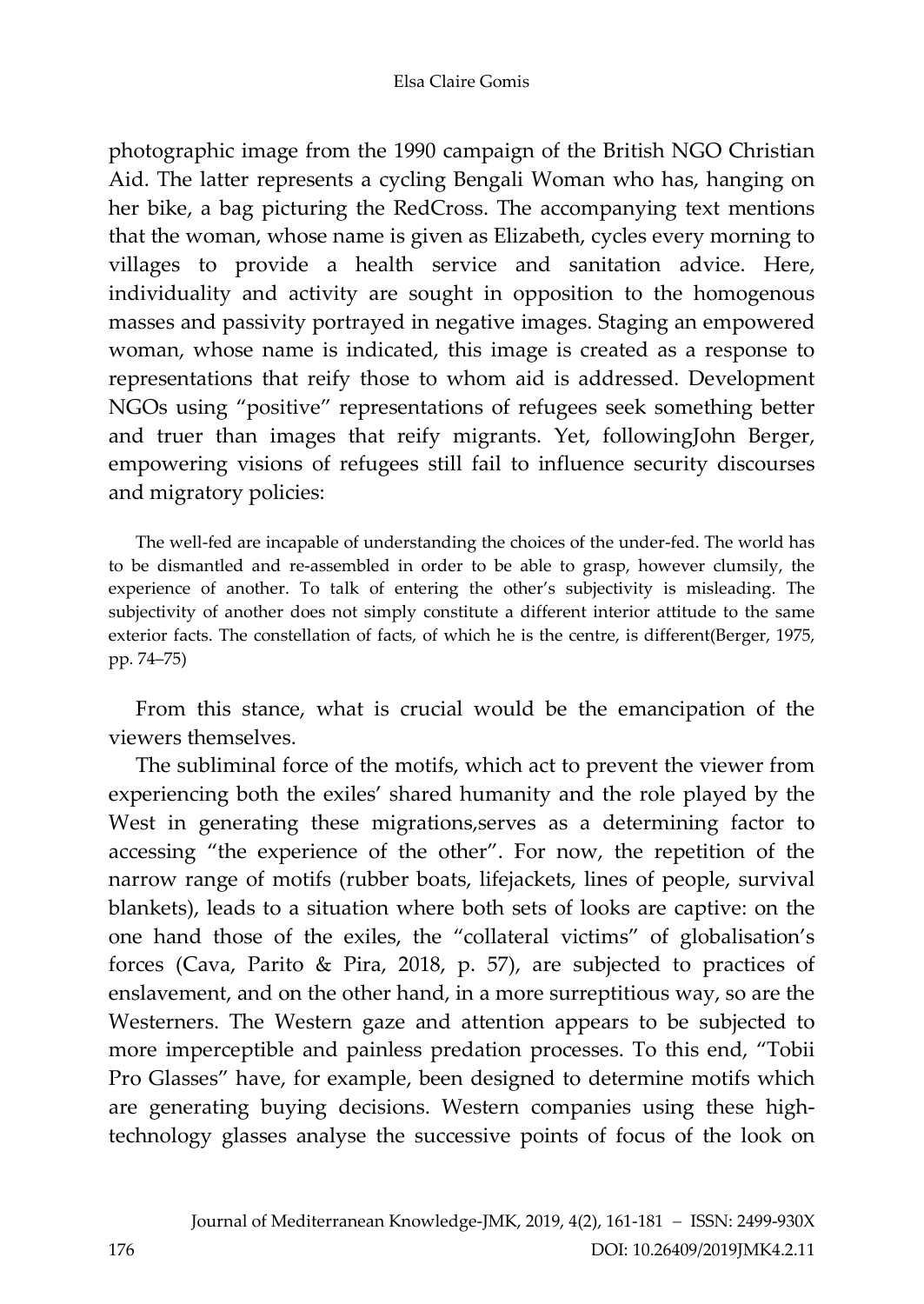consumer products to understand what particular colour, inscription or motif could have attracted their customers' attention, and thus generate the act of purchase(Hermann, 2012). With the help of neuroscience, these companies therefore assume that analysing the gaze is analysing the brain. The repeated confrontation with a brand (with its logo, the imagery associated with it), contributes to the installation of a "reward circuit" in the brain. From then onwards, the sight of the brand instantly solicits a neurotransmitter, dopamine, which enhances actions considered beneficial, by providing pleasure by activating a sort of "reward system" in the brain (Schaefer & Rotte, 2007). On the other side of the border the exiles, subject to smugglers and human trafficking (IOM, 2016), also seek to attract these looks. Yet the mechanism of attraction of the Western gaze occurs in a closed circuit: when the consumer's eyes encounter the brand motif, this image immediately causes a molecule of pleasure, reinforcing the positive opinion that he seeks to feed. Thus, the meeting of the gaze does not take place in the Western context. Instead, far from encouraging coexistence, the repetitive motifs of mainstream images keep the exiles themselves out of the Western gaze;meanwhile, the Western consumer is struggling with other merchant circuits affecting their own bodies.

The collective imaginary of today's migration is composed of a narrow range of repeated motifs. Simultaneously,in both their spatial spread, over various supports, and temporal distribution, the motifs' circulation binds together art and media images. Used as a conceptual tool for deciphering the factors at stake in the matter of opinion toward migration, the"Funnel of Causality" appears to be updated by Christine Tappolet, whose research demonstrates that emotions allow access to values. As, on the one hand, emotions can be triggered by identification and setting into images, and, on the other hand, values are determining factors of political opinions, dissemination of media and art images could thus be key in attitudes toward migrations. Yet, refugees are subjected in the mainstream art and media images dealing with the topic. The limited range of motifs to which they are associated convey a mixed feeling of anxiety and passivity, which are inherited from a broader implicit analogy between contemporary refugees and slavery, as pointed out by Goyal (2017, p. 543):

When some seven hundred people traveling from Libya to Lampedusa drowned in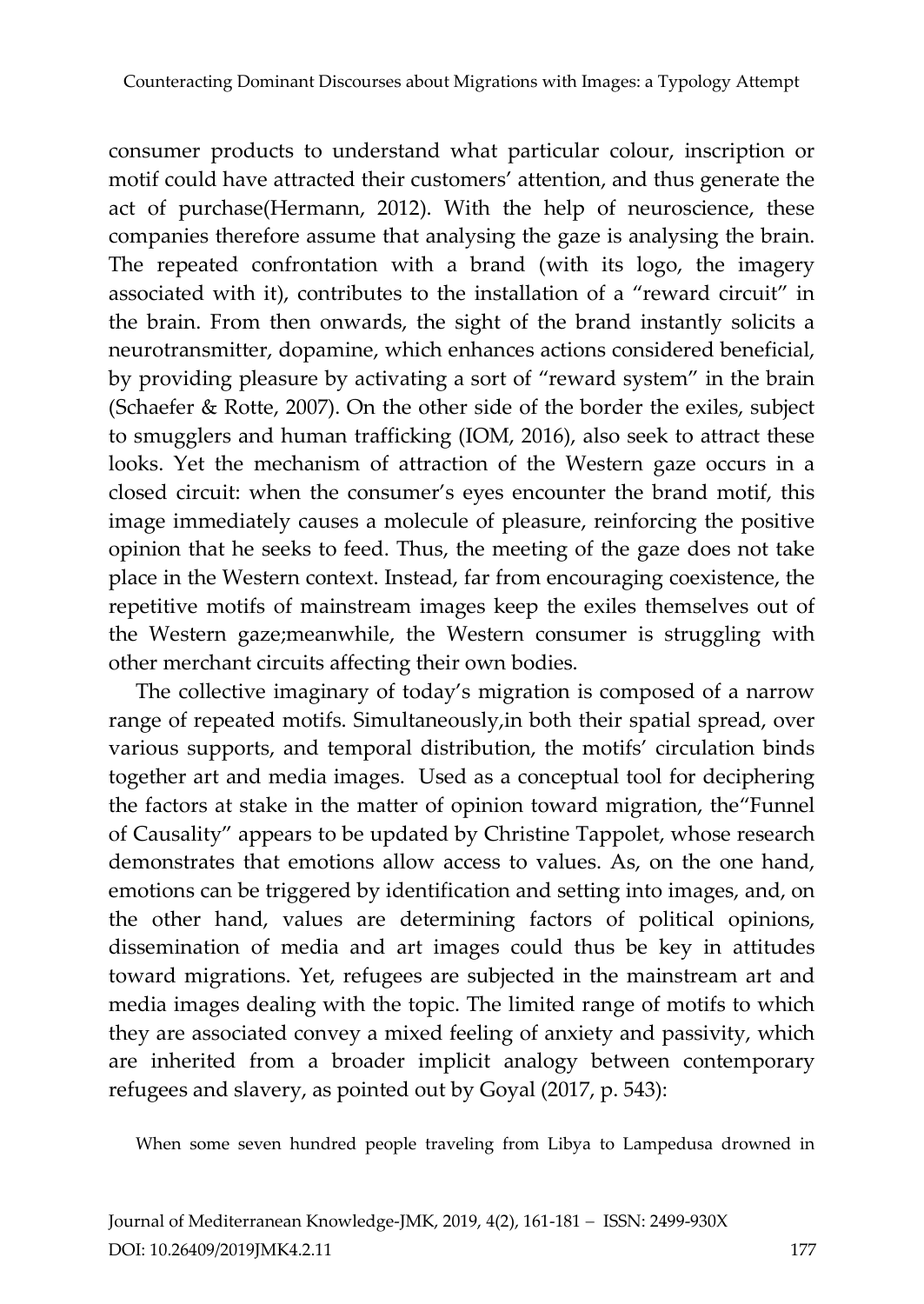#### Elsa Claire Gomis

April 2015, and in the same month at least five boats sank in the Mediterranean and twelve hundred people lost their lives on the way to Europe, the visual imagery of black bodies lost at sea was a stark reminder of the atrocity named by *Zong* [Goyal refers to the 1781 disappearance at sea of 133 slaves, thrown overboard by their owner so that he could claim them as insurance losses. At the time, the tragedy contributed to draw attention to the antislavery discourse].In the words of the photographer Aris Messinis, what he witnessed on the Mediterranean made him think that the analogy to slave ships sailing the Atlantic "was exactly right—except that it's not hundreds of years ago."

The cases of the three varied images discussed here,of the film*Welcome*, the press photo by Nilüfer Demir, and the *TimeMagazine* cover, show that fostering the coexistence of the viewer and the exiles represented is key to counteracting these discourses. Allowing coexistence in the image, whether by means of an identification process or through the use of composition, is key to initiate a process of decolonisation of the gaze.

At the time I am writing these lines, the NGO SOS Méditerranée had to give up its action due to the withdrawal of both its flags by Gibraltar and Panama and an indictment opened by the Prosecutor General's Office of Sicily – which had already prosecuted other humanitarian vessels in the past – into alleged anomalies in the treatment of waste on board. To carry on its mission, SOS Méditerranée disseminated a video depicting the following scene. A man and a woman meet on a beach. They do not have the same view of the Mediterranean: for her it represents a swimming pleasure, for the man it signifies a threat. "When I look at it, I don't see the sea, no. It's a huge wall ready to crush me", he tells her*.* Both of them share the same desire to live; the desire that pushes entire families to risk their lives at sea every day. The narrative puts forward the common human conditions that they share, namely the coexistence of the stories called for by Mignolo for decolonialising the collective sensing of marginalised populations.

#### *References*

Angelvoski, I., Patrucic, M.& Marzouk, L. (2016, 27 July). Revealed: the £1bn of weapons flowing from Europe to Middle East. *The Guardian.* https://www.theguardian.com /world/2016/jul/27/weapons-flowing-eastern-europe-middle-east-revealed-arms-tradesyria. Accessed 7 October 2019.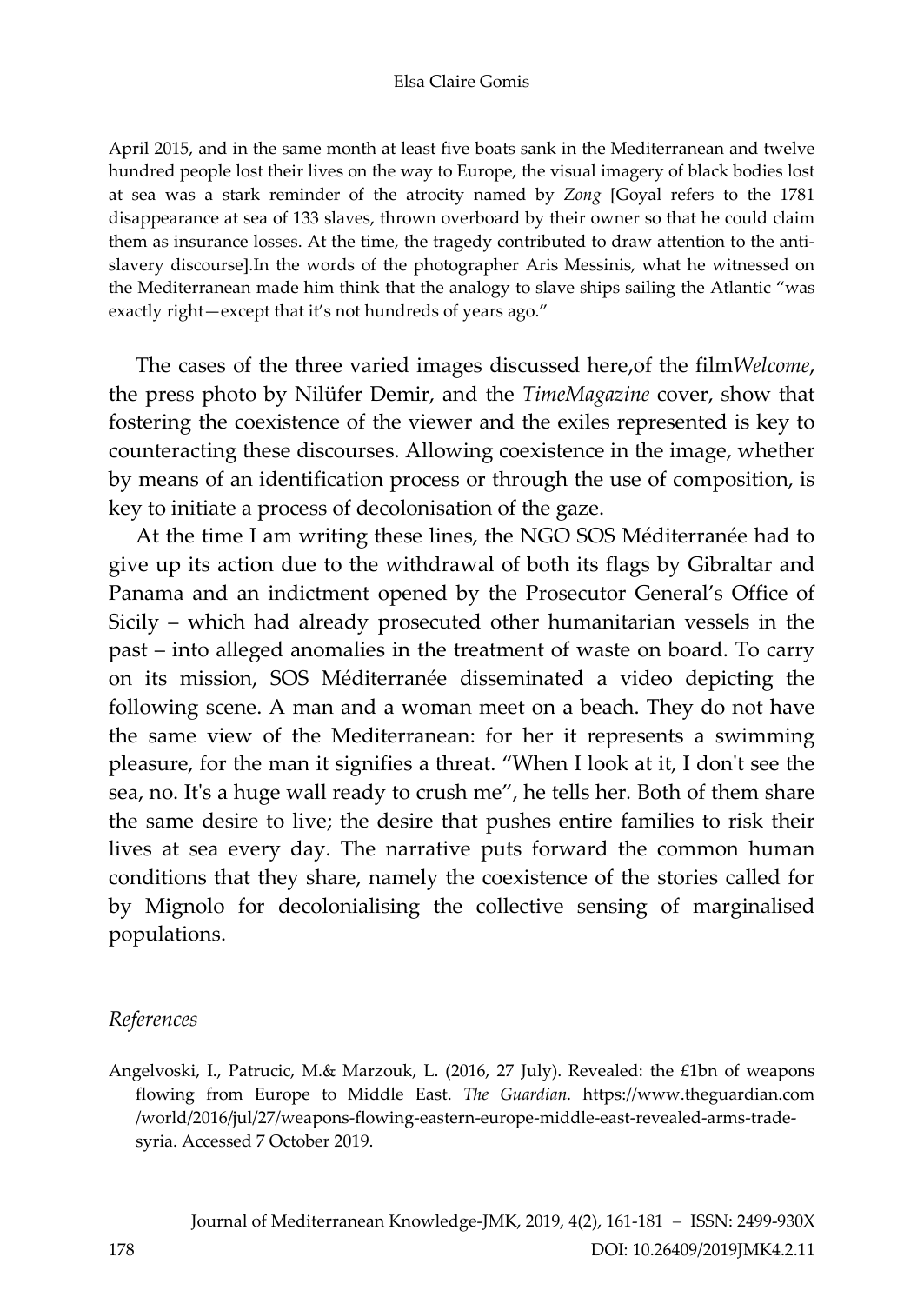Counteracting Dominant Discourses about Migrations with Images: a Typology Attempt

- Aulich, J. (2015). The Life of Images: The Iconography of a Photograph of Aylan Kurdi's Body and the Turkish Policeman. In F. Vis& O. Goriunova (Eds.), *The Iconic Image on Social Media A Rapid Research Response to the Death of Aylan Kurdi* (pp. 50–52). Sheffield: Visual Social Media Lab.
- Aumercier, S. (2007). Edward L. Bernays et la propagande. *Revue du MAUSS*, *30*(2), pp. 452– 469.
- BBC News (2018, 21 June). Trump backs down on migrant family separations policy. https://www.bbc.co.uk/news/world-us-canada-44552852. Accessed 19 November 2018.
- Becker, A. (2018). *Messagers du Désastre*. Paris: Fayard.
- Berger, J. &Mohr, J. (1975). *A Seventh Man: A Book of Images and Words about the Experience of Migrant Workers in Europe*. Harmondsworth: Penguin Books.
- Burns, A. (2015). Discussion and Action: Political and Personal Responses to the Aylan Kurdi Images. In F. Vis & O. Goriunova (Eds.), *The Iconic Image on Social Media A Rapid Research Response to the Death of Aylan Kurdi* (pp. 38–41). Sheffield: Visual Social Media Lab.
- Cava, A., Parito, M. & Pira, F. (2018). The aesthetics of pity. Italian media representation of migrants and emotional audience. In G. D'Angelo & E. Mangone (Eds.), *ICSR Mediterranean Knowledge*, Working Papers Series, Vol. 2018, pp.49-81
- Dennison, J. & Dražanová L. (2018). Public Attitudes onMigration: rethinking how people perceive migration. An analysis of existing polls inthe Euro-Mediterranean region. Observatory of Public Attitudes to Migration – Migration Policy Center, European University Institute, Florence https://cadmus.eui.eu/bitstream/handle/1814/62348 /MPC\_OPAM\_Public\_attitudes\_on\_migration\_study.pdf?sequence=1&isAllowed=y. Accessed 7 October 2019.
- [Didi-Huberman,](https://en.wikipedia.org/wiki/Georges_Didi-Huberman) G. (2002). *L'image survivante: histoire de l'art et temps des fantômes selon Aby Warburg*. Minuit: Paris.
- D'Orazo, F. (2015). Journey of an Image: From a Beach in Bodrum to Twenty Million Screens Accross the World. In F. Vis & O. Goriunova (Eds.), *The Iconic Image on Social Media A Rapid Research Response to the Death of Aylan Kurdi* (pp. 11–18). Sheffield: Visual Social Media Lab.
- European Commission, online resource, OPAM: Observatory of Public Attitudes to Migration, [https://ec.europa.eu/knowledge4policy/online-resource/opam-observatory](https://ec.europa.eu/knowledge4policy/online-resource/opam-observatory-public-attitudes-migration_en)[public-attitudes-migration\\_en.](https://ec.europa.eu/knowledge4policy/online-resource/opam-observatory-public-attitudes-migration_en) Accessed 7 October 2019.
- Faulkner, S. (2015). Aylan Kurdi and the movability of images. In F. Vis & O. Goriunova (Eds.), *The Iconic Image on Social Media A Rapid Research Response to the Death of Aylan Kurdi* (pp. 53–55). Sheffield: Visual Social Media Lab.
- Fisk, R. (2018, 23 July). I traced missile casings in Syria back to their original sellers, so it's time for the west to reveal who they sell arms to. *The Independent*. https://www.independent.co.uk/voices/syria-missile-arms-deals-west-us-uk-saudiarabia-a8459731.html.Accessed 7 October 2019.
- Goyal, Y. (2014). African Atrocity, American Humanity: Slavery and Its Transnational Afterlives. *Research in African Literatures*, *45*(3), Africa and the Black Atlantic (Fall 2014), pp. 48-71.
- Goyal, Y. (2017). The Logic of Analogy: Slavery and the Contemporary Refugee. *Humanity*, *8*(3), Winter 2017, pp. 543-546.

Journal of Mediterranean Knowledge-JMK, 2019, 4(2), 161-181 − ISSN: 2499-930X DOI: 10.26409/2019JMK4.2.11 179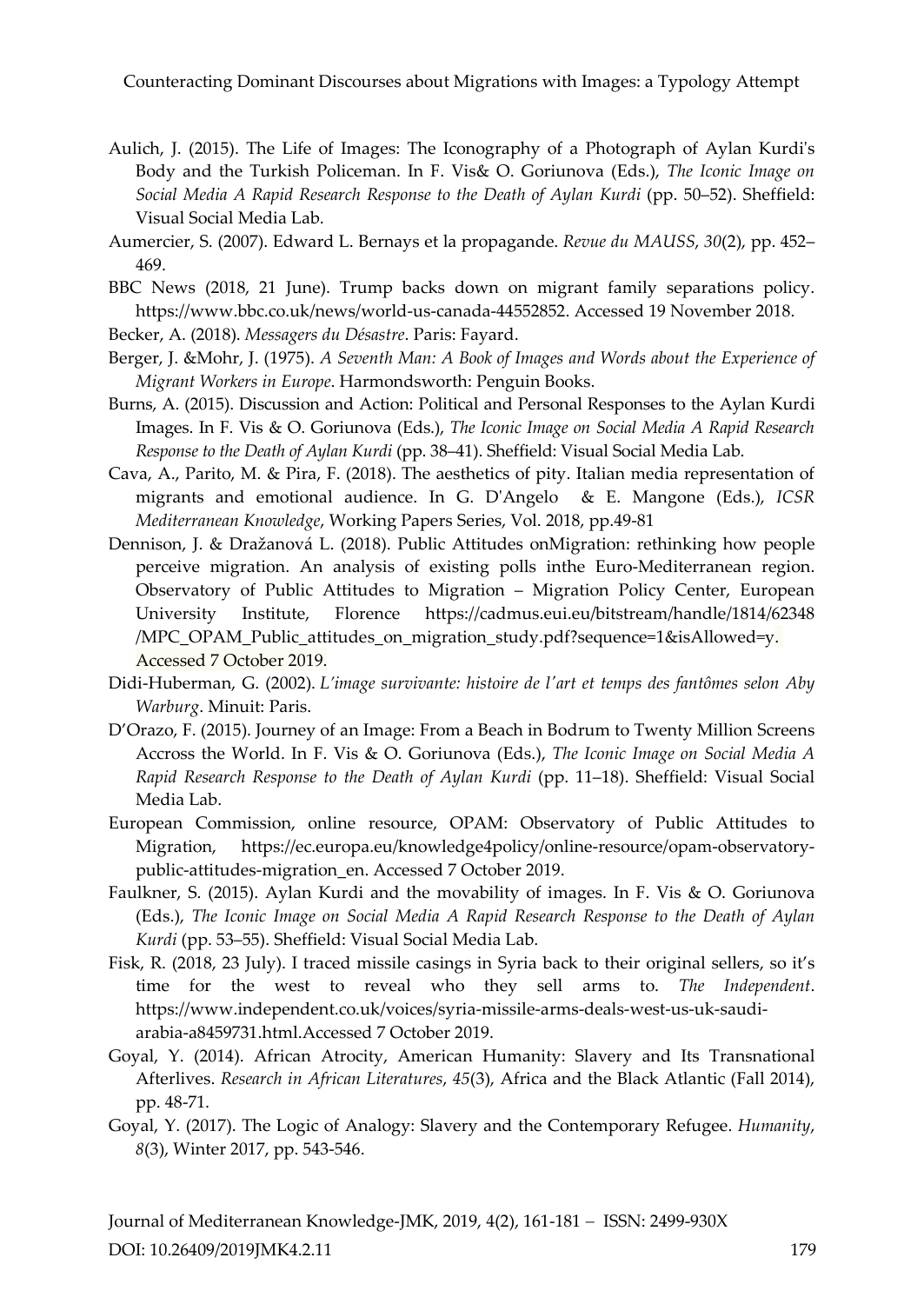- Hermann, L. (Producer and Director). (2012, May). Neuromarketing: votre cerveau les intéresse, *Cash investigation*. https://vimeo.com/43304021. Accessed 13 January 2018.
- IOM, Analysis (2016). Flow monitoring surveys. The human trafficking and other exploitative practices. Prevalence indication survey. http://migration.iom.int/docs/ Analysis\_Flow\_Monitoring\_and\_Human\_Trafficking\_Surveys\_in\_the\_Mediterranean\_ and Beyond - 6%20 October 2016.pdf. Accessed 27 March 2019.
- Jacobs, J. (2018, 19 June). They wanted to Raise \$1,500 for Immigrant Families at the Border. They Got Over \$20 Million. *The New York Times*. https://www.nytimes.com/2018/06 /19/us/raices-charity-border-immigrants.html. Accessed 27 March 2019.
- [Kleis Nielsen,](http://reutersinstitute.politics.ox.ac.uk/people/dr-rasmus-kleis-nielsen-director-research) R. (2017, 30 May). Where do people get their news? The British Media Landscape in 5 Charts. Reuters Institute for the Study of Journalism. University of Oxford.https://medium.com/oxford-university/where-do-people-get-their-news-8e850a0dea03. Accessed 18 July 2018.
- Lidchi, H. (2015). Finding the Right Image, British Development NGOs and the Regulation of Imagery. In H. Fehrenbach & D. Rodogno (Eds.), *Humanitarian Photography* (pp. 275– 296). Cambridge: Cambridge University Press.
- Lioret P. (Director), Rossignon, C. (Producer).(2010). *Welcome*.[Motion picture]. DVD of the film. Paris: Nord-Quest Productions.
- Malkki, L. (1995). *Purity and exile: violence, memory, and national cosmology among Hutu refugees in Tanzania*. Chicago: University of Chicago Press.
- Memou, A. (2019). Spectacular images of the "refugee crisis". *Photographies*,*12*(1), pp. 81-97.
- Mignolo, W. (2018). Decoloniality and Phenomenology: The Geopolitics of Knowing and Epistemic/Ontological Colonial Differences. *The Journal of Speculative Philosophy*. *32*(3), Special Issue with the Society for Phenomenology and Existential Philosophy, pp. 360– 387.
- Mosbergen, D. (2018, 18 June). The Heartbreaking Story Behind That Viral Crying Toddler Photo. *The Huffington Post*.
- Nakamura, D., Miroff, N. &Dawsey, J. (2018, June 20). Trump signs order ending his policy of separating families at the border, but reprieve may be temporary. *The Washington Post*. https://www.washingtonpost.com/politics/trump-signs-order-ending-his-policy-ofseparating-families-at-the-border-but-reprieve-may-be-temporary/2018/06/20/663025ae-74a0-11e8-b4b7308400242c2e\_story.html?noredirect=on&utm\_term=.4d1659711b83. Accessed 28 March 2019.
- Pastoureau, M. &Simonnet, D. (2005).*Le petit Livre des couleurs*. Paris: Seuil.
- Rancière, J. (2000). *Le partage du sensible*. Paris: La Fabrique.
- Rancière, J. (2012). *Figures de l'histoire*. Paris: Minuit.
- Sabbati, G. & Cîrlig, C. C. (2015). European Parliament, EU Member States' arms export 2013, Infographic, December 2015 http://www.europarl.europa.eu/RegData/etudes/ ATAG/2015/572805/EPRS\_ATA(2015)572805\_EN.pdf. Accessed 7 October 2019.
- Schaefer, M & Rotte, R. (2007). Favourite brands as cultural objects modulate reward circuit. *NeuroReport*, *18*, pp. 141–145.
- Slovic, D., Västfjäll A., Erlandsson, D. & Gregory, R. (2017). Iconic photographs and the ebb and flow of empathic response to humanitarian disasters. *Proceedings of National Academy of Sciences*, USA, *4*, January 24, pp. 640–644.